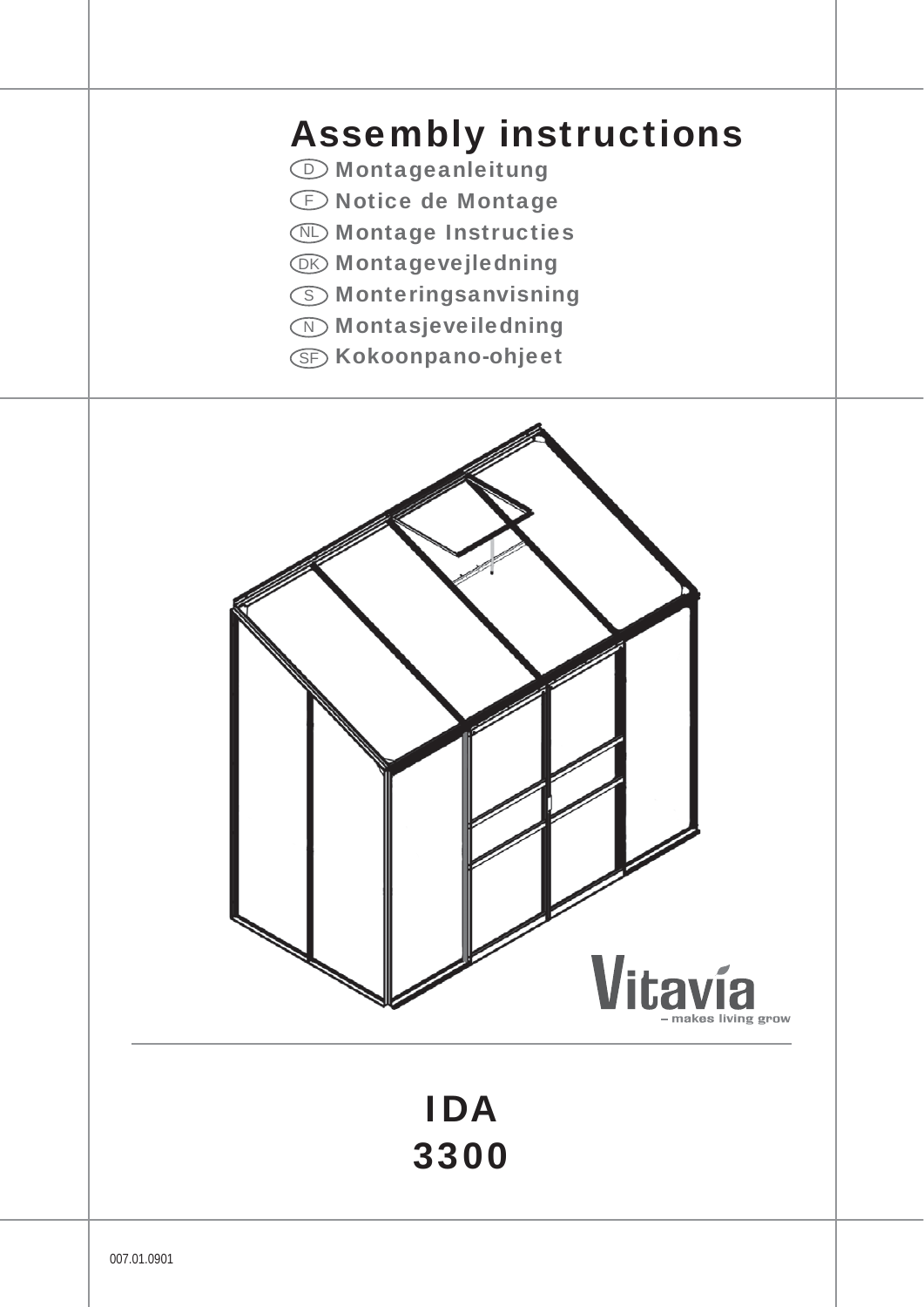| Item<br>No. | Part | Sect.<br>Ref.    | Size<br>mm | Quantity per<br>3300 |
|-------------|------|------------------|------------|----------------------|
| 1001        |      | $1-5$            | M6 x 10    | 85                   |
| 1002        |      | $1 - 5$          | M6         | 85                   |
| 1003        |      | 4R/L             | 3.5x16     | 32                   |
| 1004        |      | 4R/L             | M4x16      | $\overline{4}$       |
| 1006        |      | 5                | 3.5x6      | 6                    |
| 1007        |      | 4R/L             | M4         | $\overline{4}$       |
| 1009        |      | 4R/L             | M4         | $\overline{4}$       |
| 1011        |      | $\boldsymbol{6}$ | 70         | 170                  |
| 1012        |      | $\boldsymbol{6}$ | 11         | 50                   |
| 1014        |      | $4R/L$           | 25         | $\overline{4}$       |
| 1015        |      | 4R/L             | 22         | $\overline{4}$       |
| 1016        |      | 5                | 40         | $\overline{2}$       |

| Item | Part | Sect.          | <b>Size</b> | Quantity per   |
|------|------|----------------|-------------|----------------|
| No.  |      | Ref.           | mm          | 3300           |
| 1019 |      | 5              | 15          | 1              |
| 1020 |      | 6              | 44000       | $\mathbf{1}$   |
| 1022 | وس   | $\overline{2}$ | 1240        | $\overline{2}$ |
| 1059 |      | 4R/L           | 621         | $\overline{2}$ |
| 1060 |      | 4R/L           | 621         | $\overline{2}$ |
| 1061 |      | 4R/L           | 621         | $\overline{4}$ |
| 1062 |      | 4R/L           | 613         | $\overline{2}$ |
| 1063 |      | 5              | 635         | $\mathbf{1}$   |
| 1064 | K    | 5              | 602         | $\mathbf{1}$   |
| 1065 |      | 5              | 522         | $\overline{2}$ |
| 1066 |      | 5              | 602         | $\mathbf{1}$   |
| 1067 |      | 5              | 295         | $\mathbf{1}$   |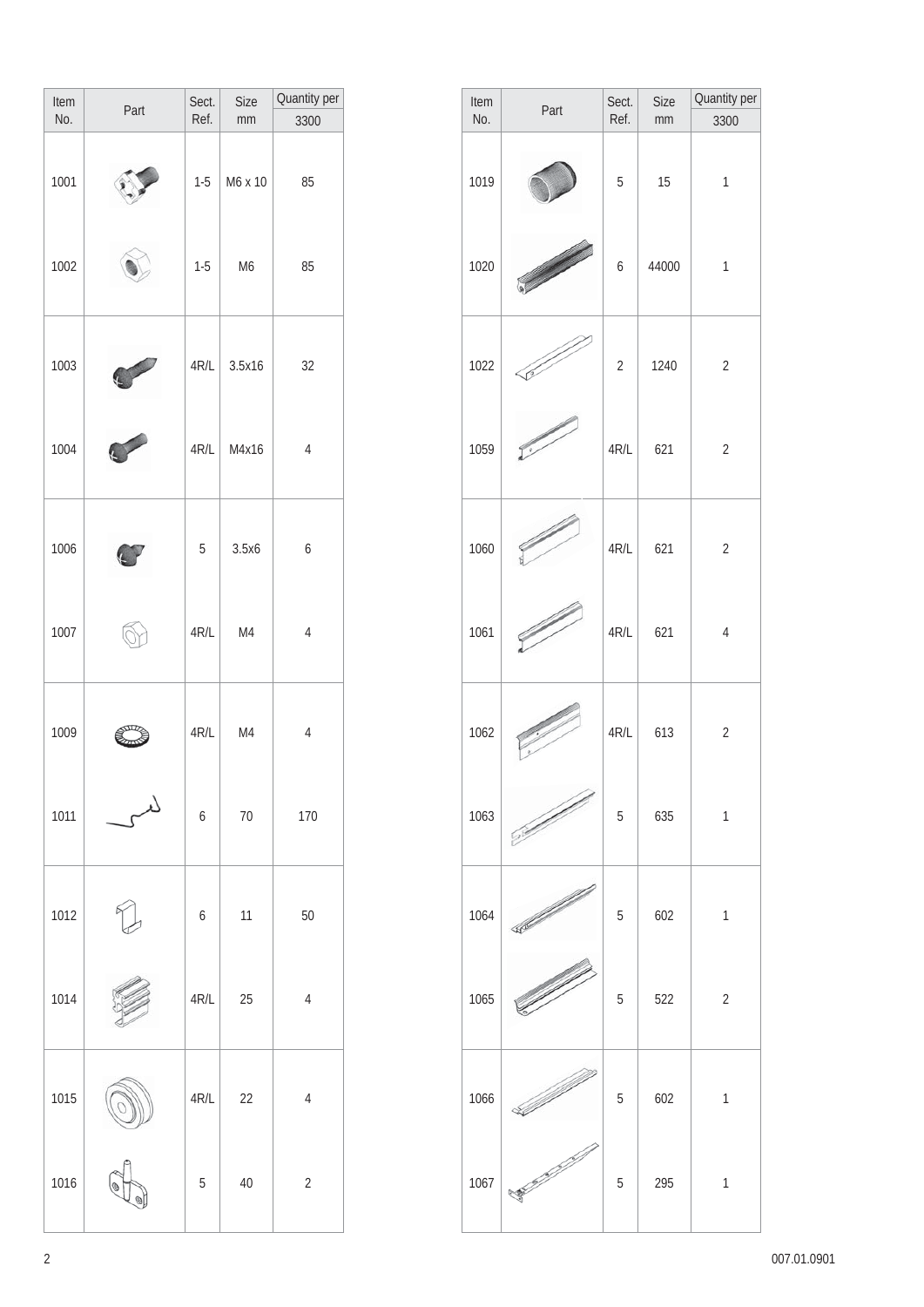| Item<br>No.          | Part                     | Sect.<br>Ref.                         | <b>Size</b><br>mm    | Quantity per<br>3300                           |
|----------------------|--------------------------|---------------------------------------|----------------------|------------------------------------------------|
| 1092                 | $\circ$<br>$\circ$<br>o, | $1-2$                                 | 120                  | 8                                              |
| 1111                 | O <sub>q</sub>           | 4R/L                                  | 22                   | $\overline{2}$                                 |
| 2001                 |                          | 5                                     | M6x10                | $\overline{2}$                                 |
| 2002                 | 3                        | $\mathfrak{Z}$                        | M4.5x40              | 15                                             |
| 2003                 | ON ARAB                  | $\sqrt{3}$                            | M <sub>6</sub>       | 15                                             |
| 2005                 | ↑∕<br>ิธ                 | 4L                                    | 100                  | $\mathbf{1}$                                   |
| 2006                 |                          | 4L                                    | 10                   | $\overline{2}$                                 |
| 2046                 |                          | 1                                     | 2484                 | $\mathbf{1}$                                   |
| 2097                 | $\overline{\mathbb{R}}$  | $\mathbf{1}$                          | 619                  | $\overline{2}$                                 |
| 3021                 |                          | 4R/L                                  | 1800                 | $\sqrt{2}$                                     |
| 4029                 |                          | 1                                     | 2484                 | $\mathbf{1}$                                   |
| 4035<br>4039<br>4040 |                          | 1<br>$\overline{2}$<br>$\overline{2}$ | 1650<br>1356<br>1356 | $\sqrt{2}$<br>$\overline{1}$<br>$\overline{1}$ |

| Item<br>No.  | Part                  | Sect.<br>Ref.                    | Size<br>mm   | Quantity per<br>3300         |
|--------------|-----------------------|----------------------------------|--------------|------------------------------|
| 4042         |                       | $\mathbf{1}$                     | 1650         | $\sqrt{2}$                   |
| 4043<br>4048 |                       | $\sqrt{2}$<br>$\overline{2}$     | 2148<br>2148 | $\mathbf{1}$<br>$\mathbf{1}$ |
| 4049         | $\boxed{\mathcal{D}}$ | $\mathbf{1}$                     | 1704         | $\overline{2}$               |
| 4052         |                       | $\overline{2}$                   | 2484         | $\mathbf{1}$                 |
| 4056         |                       | $\overline{2}$                   | 1333         | $\sqrt{3}$                   |
| 4059         |                       | 4R/L                             | 1628         | $\overline{2}$               |
| 4071<br>4072 |                       | $\overline{2}$<br>$\overline{2}$ | 1899<br>1899 | 1<br>$\mathbf{1}$            |
| 4094         | <b>Comment</b>        | $\overline{2}$                   | 1222         | $\overline{4}$               |
| 4098         |                       | $4\mathsf{R}$                    | 1628         | $\mathbf{1}$                 |
| 4099         |                       | 4L                               | 1628         | $\mathbf{1}$                 |
|              |                       |                                  |              |                              |
|              |                       |                                  |              |                              |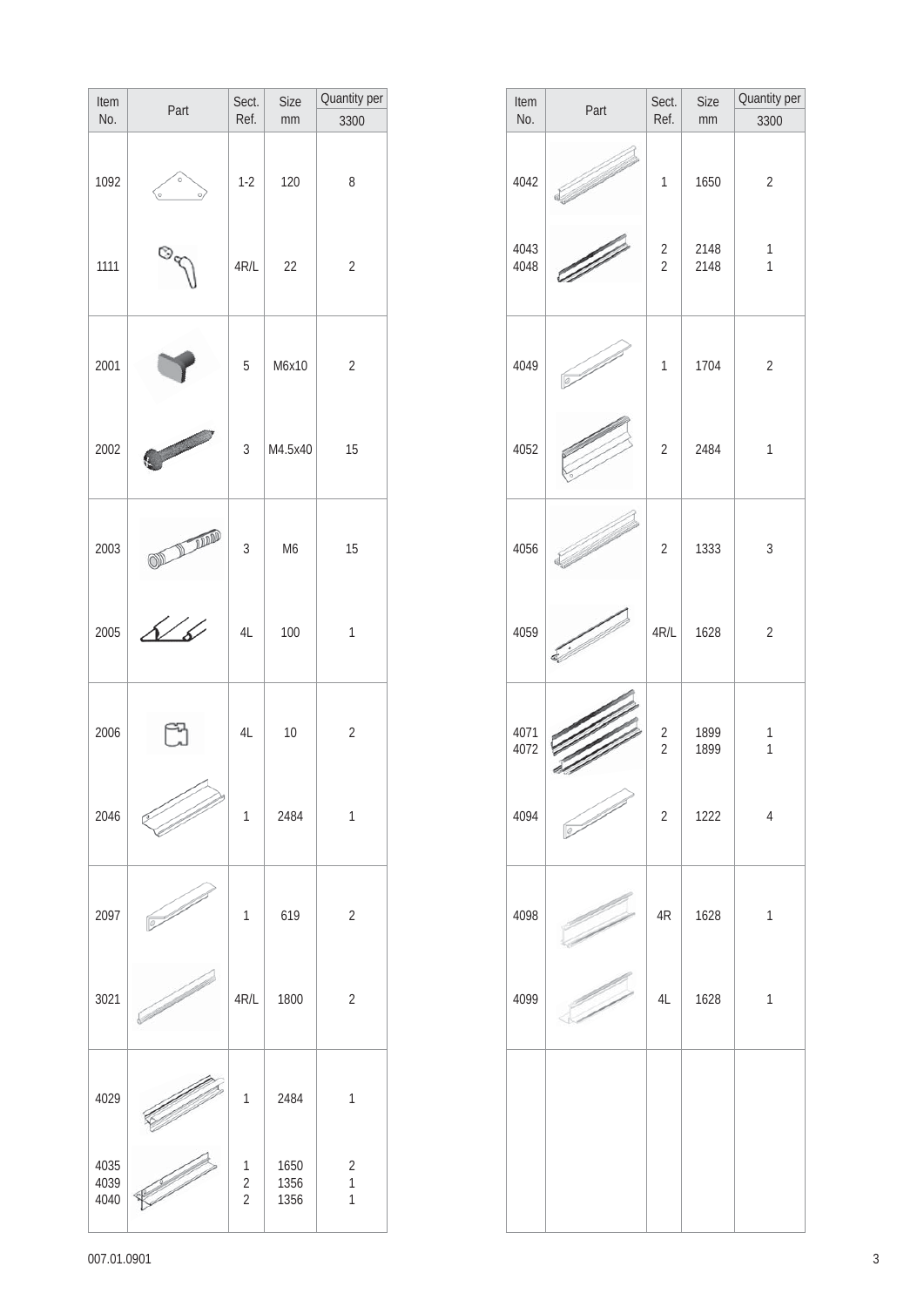## **Safety Warning Safety** Warning

- 1. PLEASE READ THESE INSTRUCTIONS CAREFULLY AND COMPLETELY BEFORE ASSEMBLING YOUR GREENHOUSE.
- 2. Sharp edges and corners can cause injury. Always wear protective glasses, gloves, shoes and headgear when handling the aluminium profiles, glass and polycarbonate sheets. Broken glass is a safety hazard – always clear up immediately and dispose of with care.
- 3. The product you have purchased is intended only for the growing of plants and should only be used for this purpose. When used for other purposes we will take no responsibility.
- 4. It is recommended that this greenhouse is assembled by two people.
- 5. Should you encounter difficulties constructing this house, or in fitting the glass or polycarbonate sheets, please contact your retailer – **do not use force!**

## Assembly Instructions

#### **SITE SELECTION**

Always try to select a sunny location, sheltered from the wind as much as possible.

#### **IMPORTANT**

Before assembling your new greenhouse, please check that all parts in the provided list are included. Please take each bundle out of the packaging in order to identify the parts better.

It is important that the opened bundles do not get mixed with one another.

If something is missing please contact your retailer.

## **NECESSARY TOOLS**

Screw drivers (Normal and Crosshead PH2), 10 mm spanner or wrench.

## **MAINTENANCE**

The greenhouse should be thoroughly washed with a gentle detergent occasionally. Please check that the detergent used does not react aggressively with aluminium or the glass fixing clips.

Ensure that the upper and lower door tracks are cleaned regularly to avoid a build up of debris.

## **0. BASE**

Important! The base must be exactly square and level. A zinc-coated steel base is available as an accessory for all greenhouse models.

(**Attention**! Only when the greenhouse has to be located in a very windy and unprotected location: Drill through both the profile at the

base of the greenhouse and the steel base, and connect them with nuts and bolts.)

If you would rather construct your own stone or concrete foundation, please follow the dimensions specified in diagram 0. Treated wooden beams at least 18 mm high and not more then 32 mm wide should be positioned between the stone/concrete foundation and the aluminium frame, and connected to the foundation with 50 mm long bolts (not provided).

All diagrams are shown from the inside of the house, with the exception of those enclosed in a double frame, indicating the outside view.

## **1. FRONT**

Lay all of the parts on the floor and connect them loosely.

Loosely connect the corner plates (1092) on the upper corners.

## **2. ASSEMBLY**

Connect the gable end bars (4039 / 4040) between the eaves door track (4029) (2.1) and the vertical wall bars (4043 / 4048) (2.3). Now connect the ridge bar (4052) (2.3) and then sill bars (1022) (2.4 & 2.5).

Loosely connect the corner plates (1092) above the eaves (2.1) and at the roof ridge (2.3).

Connect the side glazing bars (4071 / 4072), including two extra bolts in each glazing bar. Connect side braces (4094).

Connect the roof glazing bars (4056) between the eaves (2.2) and the ridge bar (2.3).

It is necessary to include one extra bolt in the glazing bars (4056) at this point, to later connect the roof vent.

#### **3. ASSEMBLY ON WALL**

Now position your greenhouse on the prepared base/foundation and connect loosely. Adjust the greenhouse until it is completely square and tighten all bolts.

#### **Please do not over tighten.**

Ensure that the sides are perfectly vertical. Note the pre-drilled holes in the vertical wall bars (4043 / 4048)) and ridge bar (4052) and mark them on the wall.

Remove the frame from the base.

Drill 6 mm holes in the wall as marked and place the provided wall plugs (2003) in the wall. (The drill is not included).

Replace the frame on the base and connect it to the wall using screws (2002) (3.1) & (3.2).

Finally connect the frame to the base if desired.

#### **4L and 4R. DOORS**

## **Attention: Do not stand the assembled doors on the door gliders (1014) to avoid damaging them.**

Push the door gliders (1014) onto both ends of door bar (1060) (4.1).

Assemble the doors as shown in diagram 4.

Connect door rollers (1015) to the door bar (1062) using bolt (1004), washer (1009) and nut (1007) (4.4).

Bolt door bar (1062) to upper bar (1059) (4.3) and slide door seals (3021) into the outside side bars (4059) (4.6). Cut the door seals (3021) to length. Please ensure that for the inside side bar the part (4098) is used on the right in (4R) and (4099) on the left in (4L).

Connect the door fixers (1111) as shown.

The door rollers can now be slid into door runner bar (4029) (4.7). Please ensure that the door gliders are also running on the bottom track (4.5). Once the doors are correctly in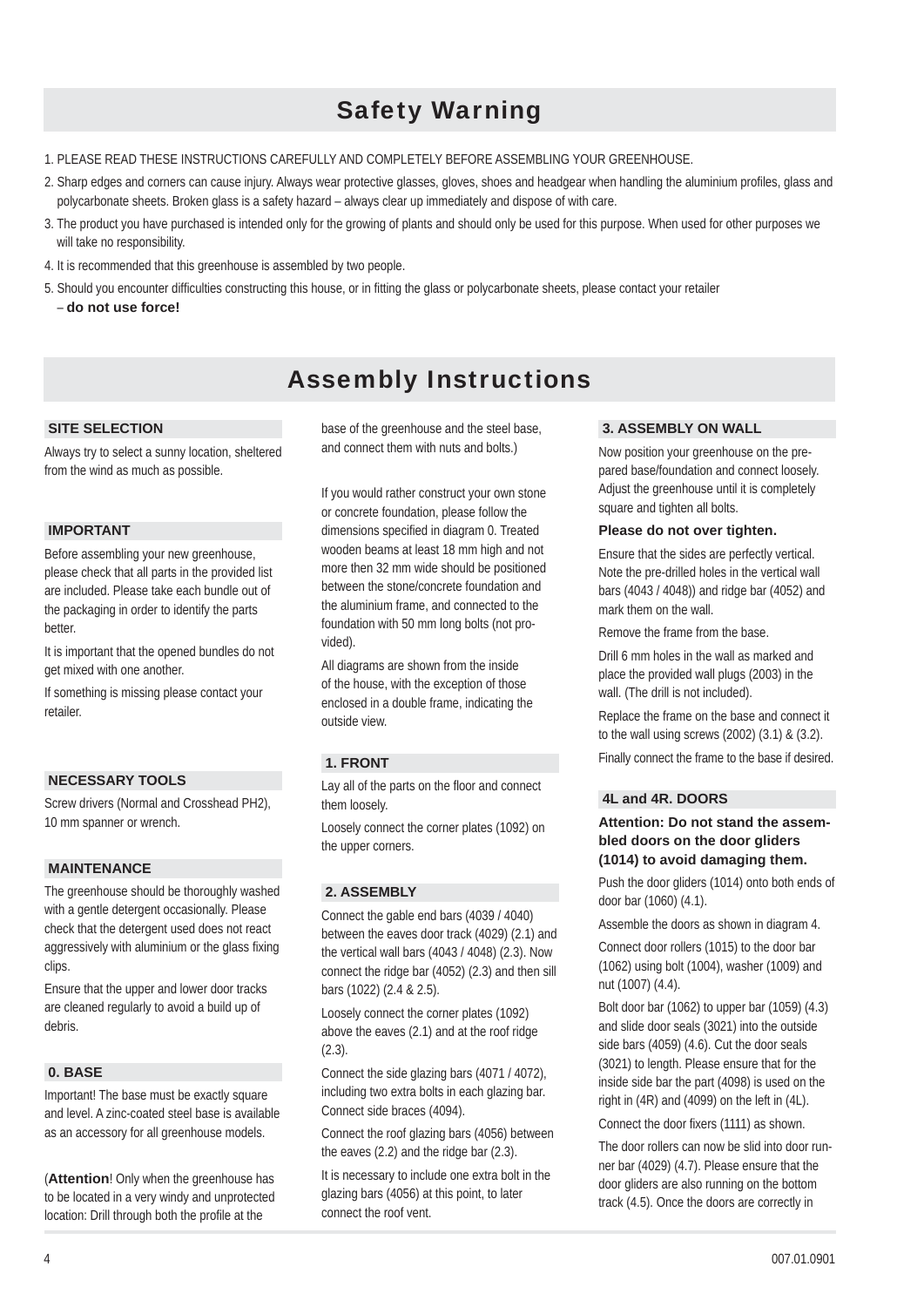place, connect nuts and bolts into both ends of door runner bar (4029), as door stoppers. Adjust the door so that it moves freely.

### **5. ROOF VENT**

Connect the side bars (1065) and the top bar (1064) depending on the glass thickness. Up to 4 mm, see (5.1). For 4 mm and over, see (5.2).

Place the bolts to connect the bottom bar (1066) in the prepared holes, and then slide the glass into the tracks in side bars (1065) (5.3).

Now connect bottom bar (1066), ensuring that the window is totally square before tightening all bolts.

Position the window in the ridge bar from one end (5.4) and (5.5) and slide it to the required position (5.6).

Connect the window sill (1063), with the extra bolts in the glazing bars (4056) (5.7).

Bolt the window opener (1067) to the bottom bar (1066) using screws (1006) (5.8).

Place the plastic cap (1019) over the end of the window opener (5.6) and connect both window fixers (1016) onto the window sill (1063) using screws (1006) (5.8).

## **6. GLAZING – CLEAR/FROSTED GLASS**

#### **Please note the already mentioned safety precautions.**

Press the glazing seals (1020) onto the aluminium profiles (6.3) and cut to length.

On the roof begin by positioning the glass at the ridge and fix in place using the glazing spring clips (1011) (6.2). The following pane should slide under the pane directly above it with the glass retaining clips (1012) between the panes  $(6.1)$ . If difficulties arise in placing the last pane, please ensure that those above have not slipped down.

On the sides please begin from the bottom.

## **FINISHING**

 If desired, it is possible to seal the greenhouse at the edges using silicon. Silicon is not included.

Place the warning label inside the house.

A full range of greenhouse accessories, to help you make the most of this product, is available from your stockist. Please inform yourself as to the possibilities.

#### **SAFETY NOTICE**

 In the event of high wind conditions, close the doors and all vents.

In the event of heavy snowfall, clear the roof of the building or take suitable measures to support the roof. Heat the building in winter.

#### **COMMENTS**

For the complete protection of your new greenhouse, we advise you to include it in your house insurance. Please take note of possible building rules relating to the positioning of greenhouses.

Please stick the included greenhouse model label onto the door bar (1062) after successfully assembling this product. This information is important in the event that replacement parts are later required.

Please keep these Assembly Instructions in a safe place, for future reference!

Our policy is one of continuous improvement and we reserve the right to change the speci fications without prior notice.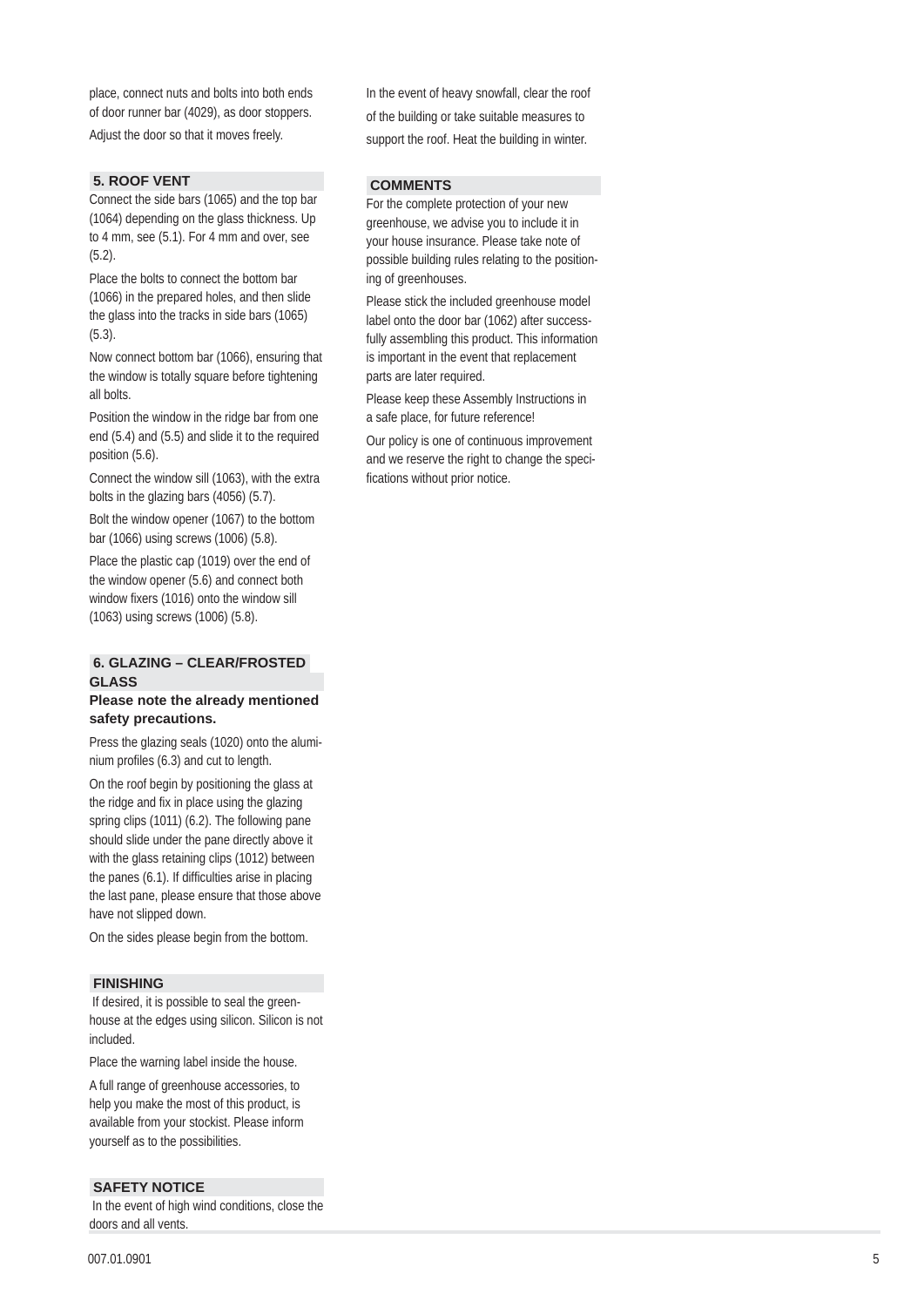## Sicherheitsvorkehrungen

- 1. BITTE LESEN SIE DIESE MONTAGEANLEITUNG VOR BEGINN DES AUFBAUS KOMPLETT DURCH!
- 2. Bei der Handhabung von Polycarbonatplatten oder von Glas sollten Sie immer Handschuhe tragen. Scharfe Kanten können zu Verletzungen führen. Auch scharfe Kanten oder Ecken der Aluminiumprofile können zu Verletzungen führen, also auch hier immer Handschuhe tragen!
- 3. Das von Ihnen erworbene Produkt ist für die Aufzucht von Pflanzen konstruiert und sollte auch ausschließlich dafür genutzt werden. Bei anderweitiger Nutzung ist jegliche Haftung ausgeschlossen.
- 4. Für die Montage dieses Produktes sind zwei Personen erforderlich.
- 5. Sollten Sie beim Montieren des Hauses oder beim Einsetzen der Verglasung Schwierigkeiten haben, dann setzen Sie sich bitte mit Ihrem Händler in Verbindung – Wenden Sie keine Gewalt an!

## Aufbaubeschreibung

#### **STANDORTWAHL**

Suchen Sie den sonnigsten, aber gleichzeitig auch einen windgeschützten Platz aus.

## **WICHTIG**

Bevor Sie mit der Montage Ihres Gewächshauses beginnen, überprüfen Sie, ob alle in der Liste aufgeführten Teile vorhanden sind. Nehmen Sie die einzelnen Bündel aus der Verpackung, um sie besser identifizieren zu können.

Es ist wichtig, dass die geöffneten Bündel nicht durcheinander geraten.

Fehlt etwas, dann setzen Sie sich bitte mit Ihrem Lieferanten in Verbindung.

## **BENÖTIGTE WERKZEUGE**

Schraubenzieher (Normal und Kreuzschlitz PH2), 1 Schraubenschlüssel 10 mm.

#### **WARTUNG**

Das Gewächshaus sollte hin und wieder gründlich mit einer milden Waschmittellauge abgewaschen werden. Das Glas kann mit einem Reinigungsmittel gesäubert werden, das weder den Aluminiumrahmen, noch die Glasfederklammern angreift.

Reinigen Sie regelmäßig die Türschienen.

#### **0. FUNDAMENT**

Wichtig! Das Fundament muss absolut rechtwinklig und eben sein. Ein verzinktes Stahlfundament ist für alle Gewächshaus-Modelle als Zubehör erhältlich.

(**Achtung!** Nur wenn das Gewächshaus an einer sehr ungeschützten und windigen Stelle aufgebaut werden muss: Durchbohren Sie die Grundprofile und das Stahlfundament und verschrauben Sie beide mit Schrauben und

#### Muttern miteinander)

Wollen Sie jedoch selbst ein Fundament aus Stein oder Beton fertigen, dann richten Sie sich bitte nach den Massangaben im Abschnitt 0. Vorbehandelte witterungsgeschützte Holzleisten von mindestens 18 mm Dicke und höchstens 32 mm Breite werden zwischen Stein-Betonfundament und Aluminiumrahmen gesetzt, entsprechend der Zeichnung durchbohrt und mit 50 mm langen Schrauben (nicht mitgeliefert) im Fundament verschraubt.

Alle Zeichnungen sind von der Innenseite des Hauses gesehen abgebildet, mit Ausnahme der Abbildungen, die in einem Doppelrahmen dargestellt sind. Diese beschreiben die Außenansicht.

#### **1. VORDERSEITE**

Legen Sie alle Teile auf dem Boden aus und verschrauben Sie sie lose.

Verschrauben Sie die Eckwinkel (1092) lose mit den oberen Ecken.

#### **2. MONTAGE**

Verschrauben Sie die Giebelendprofile (4039 / 4040) mit der oberen Türführungsschiene (4029) (2.1) und den vertikalen Wandprofilen (4043 / 4048) (2.3).

Nun verschrauben Sie die Türschwellenprofile (1022) (2.4 / 2.5) und dann das Firstprofil (4052) (2.3).

Verschrauben Sie die Eckbleche (1092) lose über den Traufen (2.1) und am First (2.3). Verschrauben Sie die Seitenprofile (4071 / 4072). Dabei müssen in jede Verglasungsleiste (4071 / 4072) je 2 Leerschrauben hinzugefügt werden, an der die Streben (4094) befestigt werden.

Verschrauben Sie die Dachprofile (4056) zwischen den Traufen (2.2) und dem Firstprofil

(2.3).

Es ist notwendig, an dieser Stelle in die Dachverglasungsstreben (4056) eine Leerschraube einzufügen,um später das Dachfenster damit verschrauben zu können.

#### **3. BEFESTIGUNG AN DER WAND**

Stellen Sie Ihr Gewächshaus nun auf das vorbereitete Fundament/Rahmen und verschrauben Sie es lose mit dem Fundament.

Justieren Sie das Gewächshaus, bis es komplett gerade ist und ziehen Sie alle Schrauben fest an.

#### **Bitte überdrehen Sie die Schrauben nicht!**

Stellen Sie sicher, dass alle Seiten absolut rechtwinklig sind.

Beachten Sie die Bohrungen in den Wandprofilen (4043 / 4048) und im Firstprofil (4052) und markieren Sie diese an der Wand.

Nehmen Sie das Gestell vom Rahmen herunter.

Bohren Sie 6 mm Löcher in die markierten Stellen in der Wand und bringen Sie die mitgelieferten Wanddübel (2003) an der Wand an. (Der Bohrer ist nicht im Lieferumfang enthalten).

Setzen Sie das Gestell auf das Fundament und verschrauben Sie es mit den Schrauben (2002) (3.1) & (3.2).

Zum Schluss verschrauben Sie das Gestell mit dem Fundament, falls gewünscht.

#### **4L. und 4R. TÜR**

## **Achtung: Niemals die montierte Tür auf die Türgleiter (1014) stellen, damit sie nicht beschädigt werden.**

Die Türgleiter (1014) an den Enden in das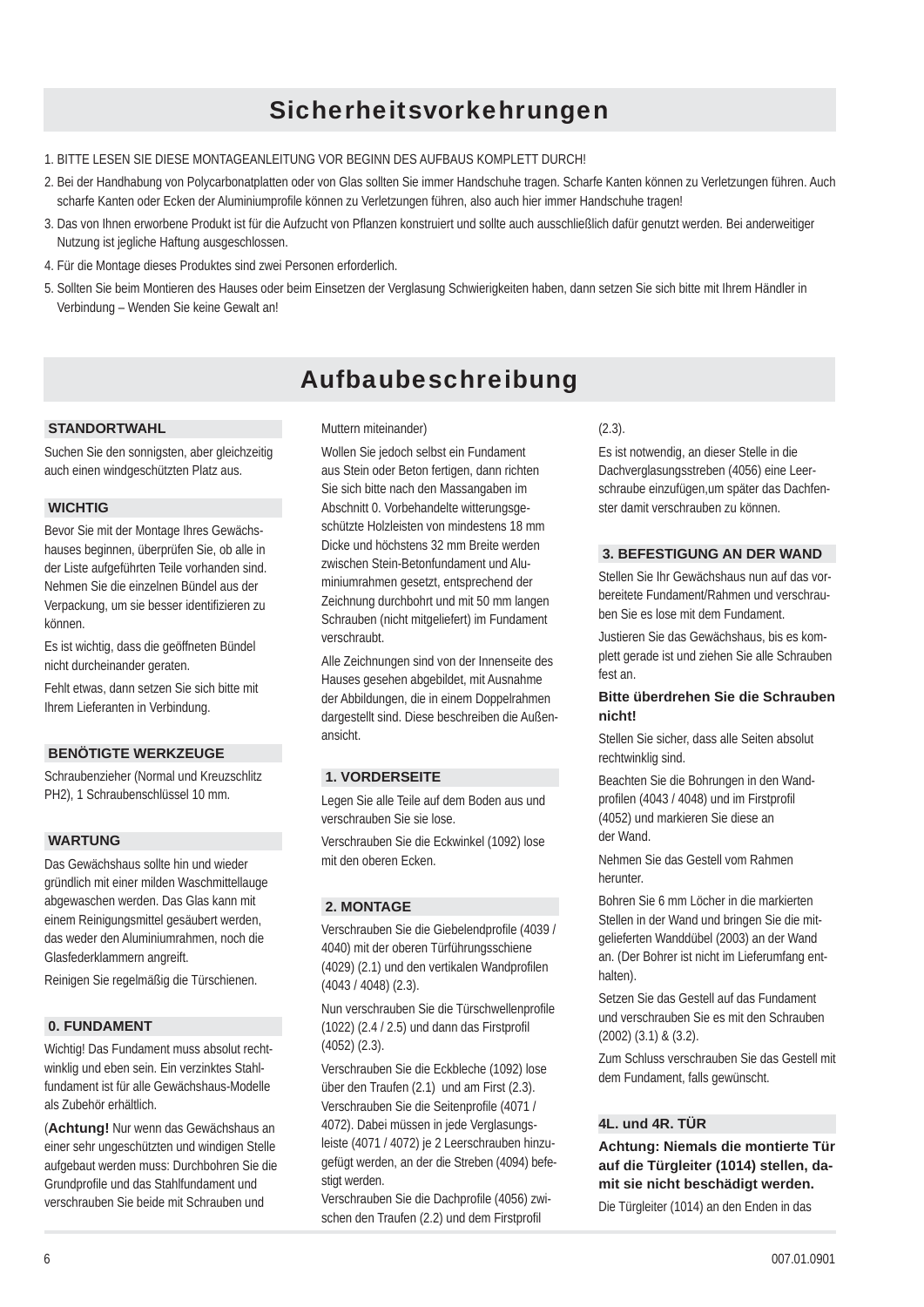untere Türpro fi l (1060) hineindrücken (4.1).

Türteile, wie in der großen Zeichnung 4 zu sehen, zusammenschrauben.

Die beiden Türrollen (1015), wie in (4.4) gezeigt, mittels der M4 Schrauben, Unterlegscheiben und Muttern mit dem Türoberteil (1062) verschrauben.

Die Türdichtung (3021) in die senkrechten äußeren Streben (4059) der Tür anbringen (4.6). Das Türoberteil (1062) mit dem obersten Türpaneel (1059) verschrauben (4.3).

Die innere senkrechte Türschiene ist auf der rechten Türseite (Schritt 4R) das Profil (4098), für die linke Türhälfte verwenden Sie die Leiste (4099) (Schritt 4L).

Die Türrollen werden in die Türschiene (4029) hineingeschoben (4.7). Es muss sichergestellt werden, dass die unteren Türführungen gemäß Abbildung (4.5) eingeführt werden.

Nachdem Sie nach Schritt 4 die Tür eingesetzt haben, setzen Sie Schrauben und Muttern als Türstopper an die beiden Enden der Türschiene (4029).

Die Tür so einstellen (4.7) dass Sie reibungslos läuft.

### **5. DACHFENSTER**

Das Dachfenster entsprechend der Abbildung zusammenschrauben. Die Seitenrahmen (1065) mit dem Dachfensteroberteil (1064) verschrauben. Bei einer Verglasung dünner als 4 mm verfahren wie in (5.1), bei einer Verglasung 4 mm oder dicker wie in (5.2).

Das Glas in die Seitenrahmen (1065) hineinschieben (5.3), aber vorher Schrauben in die Bohrungen der Seitenrahmen hineinstecken.

Jetzt das untere Fensterpro fi l (1066) mit den Seitenrahmen verschrauben.

### **Achtung: Das Fenster muss rechtwinklig sein.**

Das Dachfenster in den First vom Firstende aus einführen und das Fenster in die vorgesehene Stellung bringen (5.4/5.5/5.6).

Die Dachfensterschwelle (1063) entsprechend (5.7) mit den vorhandenen Leerschrauben festschrauben. Den Dachfensteraufsteller (1067) mit dem unteren Fensterprofil (1066) verschrauben. Hierbei werden die Schrauben (1006) verwendet (5.8).

Die vorhandene Gummikappe (1019) über das untere Ende des Dachfensteraufstellers streifen (5.6). Die beiden Einrastzapfen (1016) auf der Dachfensterschwelle (1063) mit den Schrauben (1006) festschrauben (5.8).

## **6. VERGLASUNG BLANK-/NÖR-PELGLAS**

#### **Bitte beachten Sie die oben erwähnten Sicherheitsvorkehrungen!**

Drücken Sie die Glasdichtung (1020) auf die Alu-Profile (6.3) und schneiden Sie sie entsprechend auf Länge.

Beginnen Sie mit der Verglasung am Giebel und benutzen Sie hierzu die Glasfederklammern (1011) (6.2).

Die folgende Scheibe sollte unter die direkt darüber liegende Scheibe geschoben werden mit den Glashalteklammern (1012) zwischen den Scheiben (6.1).

Falls Schwierigkeiten bei der Platzierung der letzten Scheibe auftauchen sollten, prüfen Sie, ob die oberen Scheiben nicht verrutscht sind.

Beginnen Sie mit der Verglasung der Seiten bitte von unten.

#### **DIE LETZTEN HANDGRIFFE**

Wenn Sie es wünschen, können Sie das Gewächshaus an den vorhandenen Fugen mit Silikon abdichten. Das Silikon wird aber nicht mitgeliefert.

Den beiliegenden Warnungsaufkleber von innen aufkleben.

Ihr Lieferant hält ein reichhaltiges Sortiment an Gewächshaus-Zubehör für Sie bereit. Sprechen Sie ihn an.

#### **SICHERHEITSHINWEIS**

Bei starkem Wind sollten alle Öffnungen und die Tür geschlossen werden.

Dächer von Gewächshäusern sind so rechtzeitig von Schnee zu räumen, dass keine gefährliche Schneebelastung eintreten kann.

Heizen Sie das Haus im Winter.

## **ANMERKUNGEN**

Zum vollen Schutz des Gewächshauses empfehlen wir, es mit in Ihre **Hausversicherung** einzuschließen. Beachten Sie eventuell vorhandene örtliche Bauvorschriften.

Den mitgelieferten Typaufkleber nach erfolgter Montage des Gewächshauses auf das Radgehäuse (1062) kleben.

Die Typbezeichnung benötigen Sie zur Angabe bei der Bestellung evtl. benötigter Ersatzteile. Bitte heben Sie die Montageanleitung auf!

Alle Maßangaben sind Annäherungswerte. Änderungen vorbehalten.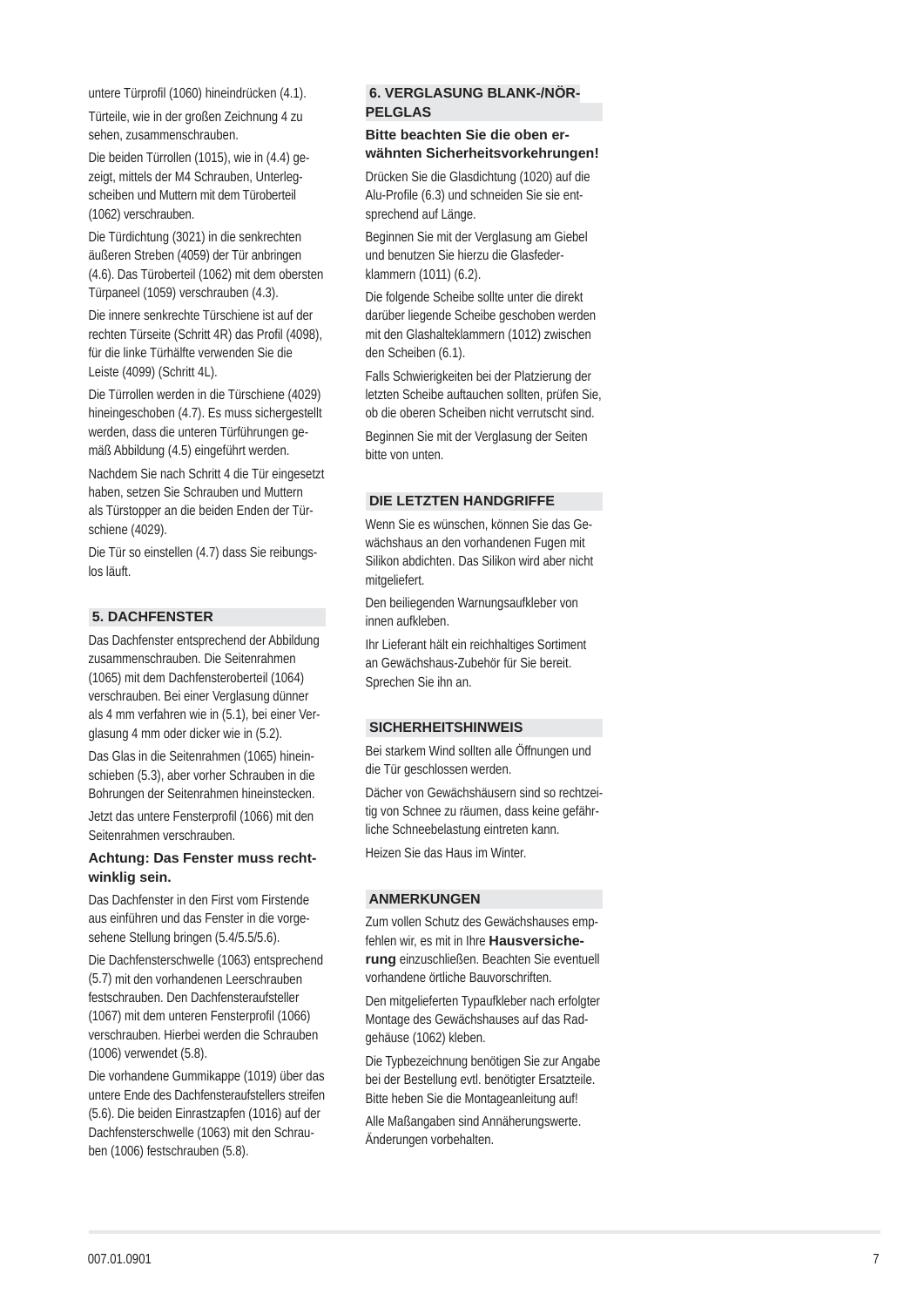## **SICHERHEITS Précautions d'emploi**

- 1. VEUILLEZ LIRE ENTIEREMENT CETTE NOTICE DE MONTAGE AVANT DE COMMENCER L'INSTALLATION !
- 2. Portez toujours des gants lorsque vous maniez des plaques de polycarbonate ou du verre. Les bords tranchants peuvent entraîner des blessures. On peut aussi se blesser avec les bords et coins tranchants des profilés en aluminium, il faut donc là encore toujours porter des gants !
- 3. Le produit que vous venez d'acquérir est conçu pour la culture de plantes et doit être uniquement utilisé à cet effet. L'utilisation dans un autre cadre entraîne l'exclusion de toute garantie.
- 4. Le montage de ce produit nécessite l'intervention de deux personnes.
- 5. Si vous rencontrez des difficultés lors du montage de la serre ou de la pose des verres, veuillez contacter votre revendeur N'employez pas la force !

## Descriptif de la construction

#### **CHOIX DE L'EMPLACEMENT**

Choisissez l'emplacement le plus ensoleillé et le mieux protégé du vent.

#### **IMPORTANT**

Avant de commencer le montage de la serre, vérifiez que les pièces énumérées dans la liste sont au complet. Retirez les différents paquets de l'emballage, afin de mieux les identifier.

Mais attention de ne pas mélanger les paquets quand vous les ouvrez.

Le montage de la serre se fait par étape pan par pan : étape 1 façade, étape 2 façade et coté, étape 3 fixation au mur, étape 4 porte, étape 5 lucarne, étape 6 vitrage.

Les profilés sont emballés par paquets. Chaque paquet correspond à une étape.

S'il manque quelque chose, veuillez contacter votre fournisseur.

#### **OUTILS NECESSAIRES**

Tournevis (plat et cruciforme PH2) 1 clé de 10

#### **ENTRETIEN**

La serre doit être de temps en temps lavée avec une lessive douce. Le verre se nettoie avec un détergent qui n 'agresse ni le cadre en aluminium ni les clips à ressort des vitrages.

#### **0. FONDATIONS**

Important ! Les fondations doivent impérativement être d'équerre et de niveau. Des fondations en acier galvanisé sont disponibles en tant qu'accessoires pour tous les modèles de serres.

**Attention !** Uniquement lorsque la serre doit être installée à un endroit très peu protégé et exposé au vent : Percer des trous dans les traverses de base et dans les fondations en acier et assemblez-les à l'aide de boulons et d'écrous.

Si vous voulez cependant réaliser vous-même des fondations en pierre ou en béton, référezvous dans ce cas aux dimensions indiquées au paragraphe 0. Des baquettes en bois prétraitées et résistantes aux intempéries, d'au moins 18 mm d'épaisseur et de 32 mm de largeur maxi., sont placées entre les fondations béton-acier et le cadre en aluminium, percées selon le plan et fixées dans les fondations à l'aide de vis de 50 mm de longueur (non fournies).

Tous les plans sont représentés de l'intérieur de la serre, à l'exception des figures représentées dans un double cadre, qui montrent une vue externe.

#### **1. FAÇADE**

Etaler toutes les pièces sur le sol et les visser sans serrer.

Fixer sans serrer les équerres (1092) aux 2 coins supérieurs.

#### **2. ASSEMBLAGE FAÇADE ET COTÉS**

Fixer les profilés de pignon (4039, 4040) entre le profilé horizontal de glissière de porte (4029) (fig.2.1) et les profilés muraux verticaux (4043, 4048) (fi g.2.3).

Fixer le profilé de faîtage (4052) (fig.2.3) et fixer les profilés latéraux de seuil (1022)

#### (fig.2.4 et 2.5).

Fixer sans serrer les équerres (1092) (fig.2.1)  $(fiq.2.3)$ .

Fixer les profilés (4071/4072) sans oublier de coulisser 2 boulons.

Fixer les profilés (4094).

Fixer les profilés (4056). Sans oublier de coulisser 1 boulon pour pouvoir ensuite mettre la lucarne de toit.

### **3. FIXATION AU MUR**

Placer la serre ainsi assemblée sur les fondations et la fixer sans serrer.

S'assurer que la serre est parfaitement d'équerre. Sinon recaler comme il faut.

#### **Ensuite bien serrer sans forcer.**

S'assurer que les cotés soient bien verticaux. Repérer l'emplacement des trous à percer sur votre mur (trous dans le profilé horizontale du faîtage (4052) et trous dans les profilés verticaux muraux (4043/4048) ).

Enlever l'armature, et percer des trous de 6 mm (foret non fourni), mettre les chevilles (2003).

Remettre en place l'armature et la fixer au mur

avec les vis (2002) (fig. 3.1 et 3.2).

Si vous le souhaitez, fixer la serre sur sa fondation.

#### **4L. ET 4R. PORTES**

### **Attention de ne pas faire reposer la porte (une fois assemblée) sur les**  coulisseaux (1014) afin de ne pas **les endommager.**

Enfoncer les coulisseaux de porte (1014) aux extrémités de la traverse inférieure de la porte  $(1060)$  (fig.4.1).

Assembler les parties de la porte comme ind qué sur le grand plan.

Fixer les deux roulettes de porte (1015) sur le haut de la porte (1062), avec les vis (1004),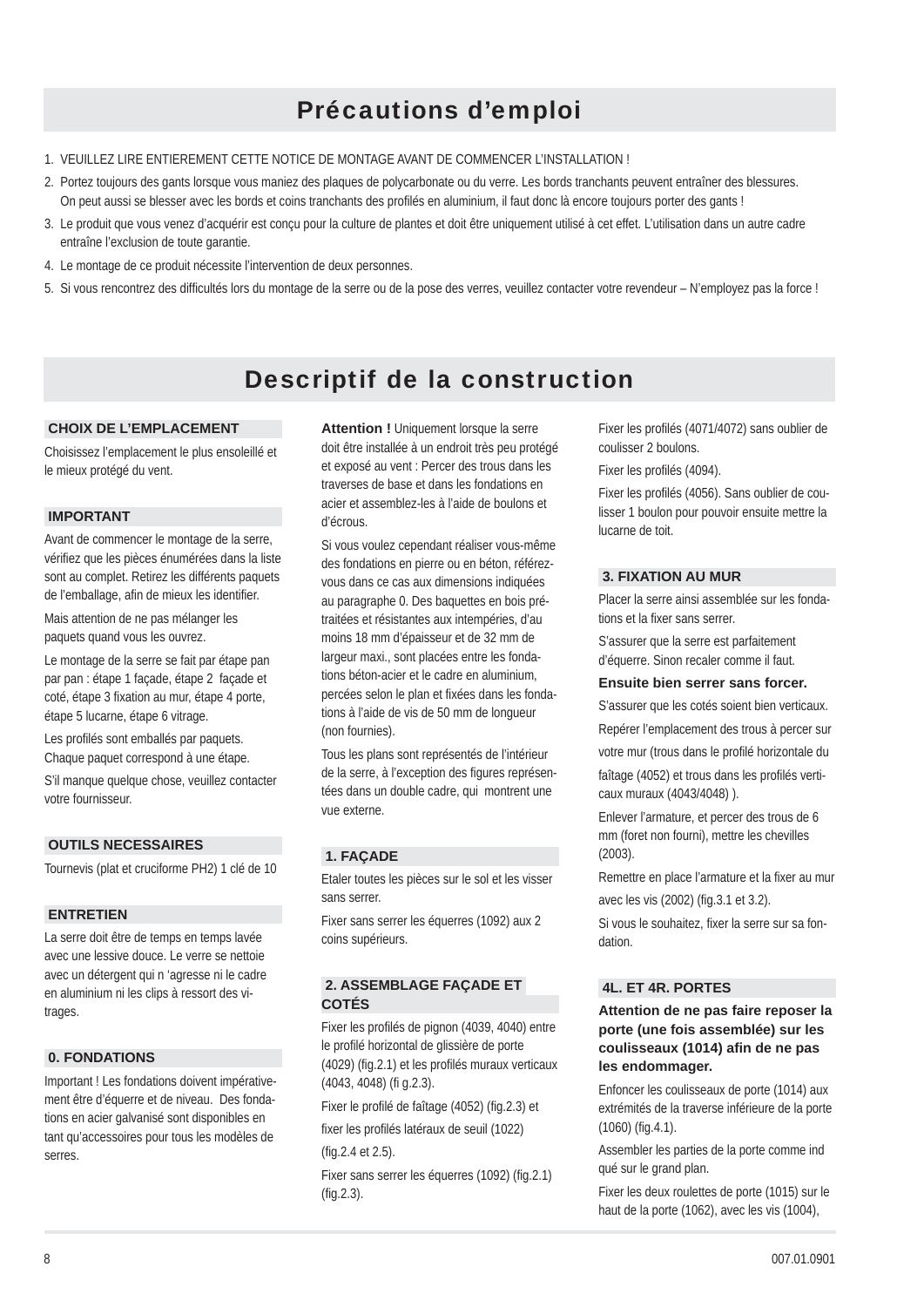les rondelles (1009) et les écrous (1007).<br>(fig.4.4)

Assembler la partie supérieure de la porte

(1062) et le panneau de porte le plus haut (1059) (4.3).

Poser les joints de porte (3021) sur les poteaux verticaux extérieurs (4059) (4.6) et les couper à la bonne longueur.

Vérifier que le rail de porte intérieur vertical (4098) est sur le côté droit de la porte (étape 4R), et le rail de porte intérieur vertical (4099 est sur le côté gauche de la porte (étape 4L)

Fixer le loquet (1111).

Il faut s'assurer que les coulisseaux (1014) de la porte sont positionnés conformément au croquis (4.5) et que les roulettes soient aussi correctement positionnées sur le profilé (4029)  $(4.7)$ .

Une fois les portes installées, utiliser un écrou et un boulon dans les 2 extrémités du rail de porte (4029) pour éviter que les portes sortent du rail.

### **5. LUCARNE**

Assembler la lucarne comme indiqué sur la figure. Assembler les cadres latéraux (1065) et le haut de la lucarne (1064). Pour un vitrage de 4 mm ou moins comme sur la figure (5.1), pour un vitrage de plus de 4 mm comme sur la figure  $(5.2)$ .

Enfoncer le verre dans les cadres latéraux (5.3) en ayant pris soin de mettre avant le boulons dans les trous des cadres.

Assembler alors le profilé inférieur (1066) de la fenêtre et les cadres latéraux en vérifiant qu la lucarne soit d'équerre.

Coulisser la lucarne dans l'une des extrémité du faîtage et la mettre dans la position prévue (5.4/5.5/5.6).

Fixer, en serrant bien, la traverse inférieure (1063) (5.7) avec les boulons déjà coulissés.

Assembler la poignée de la lucarne (1067) au profilé inférieur de la lucarne (1066). Pour cela, utiliser les boulons (1006) (5.8).

Mettre le cache en caoutchouc (1019) sur l'extrémité inférieure de la poignée de la l carne (5.6).

Bien visser les deux tétons (1016) sur la traverse inférieure de la lucarne avec les boulons (1006) (5.8).

### **6. VITRAGE EN VERRE**

**Veuillez suivre les consignes de sécurité év quées précédemment. (port de gants)** 

Enfoncer les joints de vitrage (1020) dans les

profilés en aluminium (6.3) et les couper à la bonne longueur.

Commencez par le vitrage de la toiture en utilisant les clips à ressort (1011) (6.2) et les cavaliers de retenu de vitrage (1012) (6.1) En cas de difficultés lors de l'installation des derniers verres, vérifier que les verres du haut n'ont pas glissé.

Pour les cotés, commencer par les verres du bas en utilisant les clips à ressort (1011) (6.2) et les cavaliers de retenu de vitrage (1012) (6.1) comme indiqué sur le plan de vitrage.

#### **DERNIERES INTERVENTIONS**

Coller de l'intérieur l'autocollant d'avertissement fourni avec la serre. Votre fournisseur tient à votre disposition une large gamme d'accessoires de serres. Interrogez-le.

#### **CONSIGNE DE SECURITE**

En cas de grand vent, toutes les lucarnes et la porte doivent être fermées.

En cas de neige, enlever la neige du toit.

### **REMARQUES**

Pour une protection complète de la serre, nous recommandons de l'inclure dans votre assurance habitation. Respectez les éventuelles règles de sécurité locales en vigueur en matière de construction.

Une fois le montage de la serre effectué, coller l'autocollant signalétique fourni sur le logement de roue (1062).

Vous aurez besoin de ces données pour commander d'éventuelles pièces détachées. Conserver soigneusement la notice de montage !

Conformément à notre politique d'amélioration constante, nous nous réservons le droit de modifier les spécifications de nos produits à tout moment et sans préavis.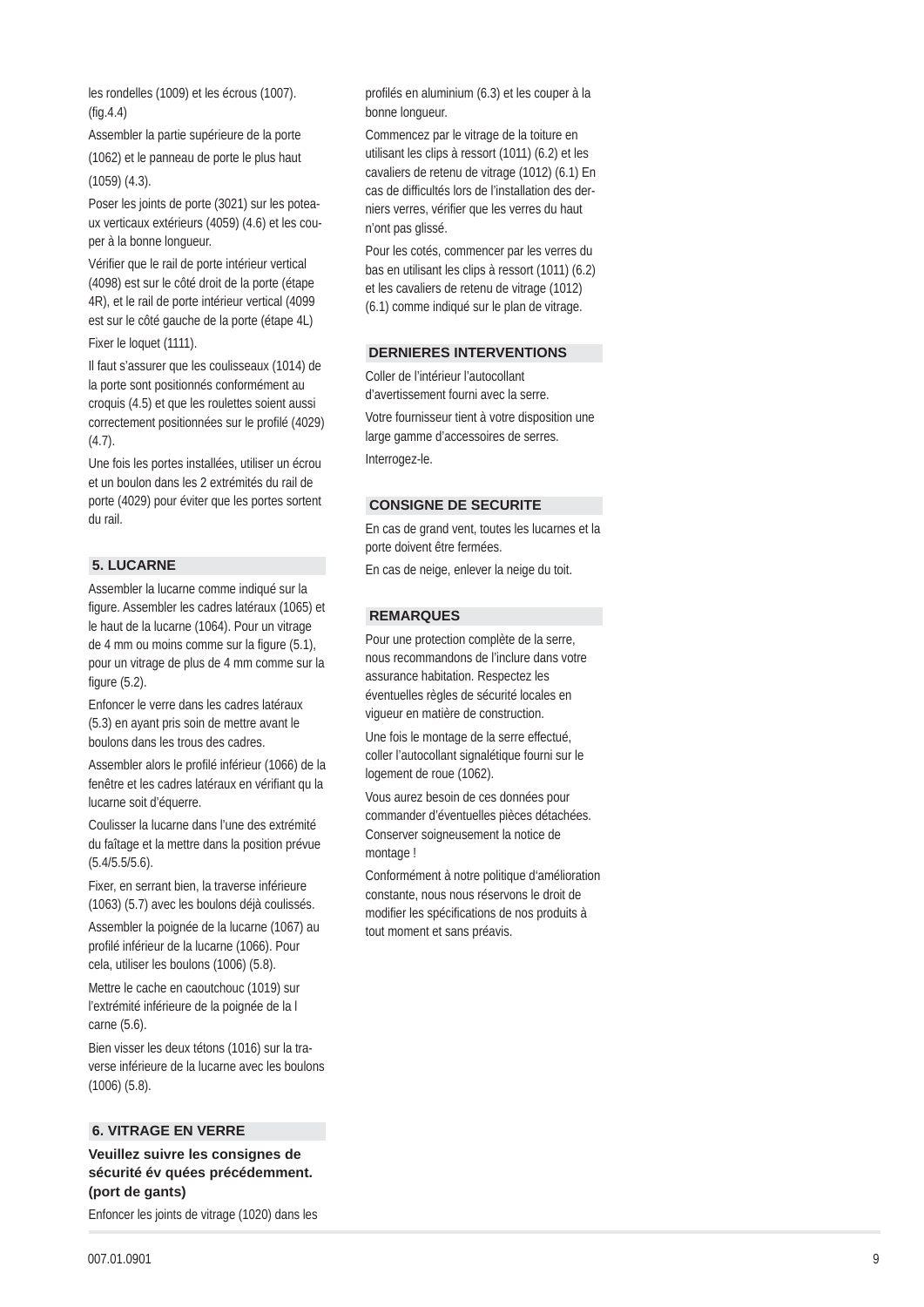## Veiligheidsvoorschriften

#### 1. **LEEST U EERST DE GEHELE INSTRUCTIES DOOR ALVORENS TE BEGINNEN MET DE OPBOUW VAN DE KAS.**

2. Draag altijd handschoenen als u met glas, polycarbonaat platen of aluminium werkt, deze kunnen scherpe hoekjes en/of randen hebben die tot verwondingen kunnen leiden.

Indien glas gebroken is dient u het veilig en meteen op te ruimen.

3. Het product dat u heeft gekocht is alleen bestemd voor het kweken van planten. Wanneer deze voor andere doeleinden zal worden gebruikt dragen wij hier geen verantwoordelijkheid voor.

4. Wij raden u aan de kas met twee personen in elkaar te zetten.

5. Mocht u problemen hebben het glas of polycarbonaat platen in te passen, neem dan contact op met uw leverancier. **Gebruik geen geweld.**

## Montage Instructies

#### **KIEZEN PLAATS**

Probeer altijd een zonnige plaats te kiezen die zoveel mogelijk tegen wind beschut.

#### **BELANGRIJK**

Voordat u begint aan het in elkaar zetten van uw nieuwe kas, kijkt u of u alle benodigdheden hebt door deze uit de doos te halen en te controleren met behulp van de lijst.

Het is belangrijk dat de open pakketten niet door elkaar gehaald worden.

Als er onderdelen missen, neem dan contact op met uw leverancier.

### **VEREISTE GEREEDSCHAPPEN**

Schroevendraaiers (normale en kruiskop PH2) en een 10mm moer of steek sleutel.

## **ONDERHOUD**

Om uw kas schoon te houden dient deze af toe gereinigd te worden met een zacht reinigingsmiddel, zorg dat dit niet het aluminium aantast of de beglazing clips.

Om te voorkomen dat er zich vuil opbouwt in de deurrails, zal men deze regelmatig moeten schoonmaken.

#### **0. FUNDERING**

**Belangrijk!** Let op dat de fundering haaks en waterpas staat.

Een gegalvaniseerde fundering is voor ieder type kas verkrijgbaar bij uw leverancier.

**Attentie!** Alleen als de kas op een erg winderige en onbeschermde plaats staat dan moet u de kas en de fundering aan elkaar maken. Doormiddel van gaatjes te boren door de profielen en deze aan elkaar te maken met behulp van moertjes en boutjes.

Als u liever uw eigen stenen of betonnen fundering wilt gebruiken, volg dan de afmetingen in diagram 0.

Geïmpregneerde houten balken van minstens 18mm hoog en niet meer dan 32 mm breed zullen tussen het aluminiumframe en de stenen/betonnen fundering moeten worden geplaatst.

Deze moeten dan aan elkaar worden gemaakt met 50mm lange schroeven. De 50mm schroeven zijn niet inbegrepen.

**Alle diagrammen worden vanaf de binnenkant van de kas getoond. Alleen op de tekeningen met het dubbele frame wordt de kas van de buitenkant bekeken.**

## **1. VOORKANT**

Leg de onderdelen uit op de grond en schroef ze losjes aan elkaar vast.

Schroef de hoekplaatjes (1092) losjes aan de bovenhoeken vast.

#### **2. SAMENVOEGEN (VERBINDEN)**

Verbind de gevel eindprofielen (4039/4040) tussen het deurprofiel (4029)(2.1) en de verticale muur profielen (4043/4048) (2.3). Verbind nu het nok profiel (4052)(2.3) en dan deurprofielen (1022). (2.4/2.5)

Verbind nu losjes de hoekplaatjes (1092), boven de zijkanten (2.1) en bij de nokbalk (2.3).

Verbind de zij beglazingsprofielen (4071/4072) en voeg 2 extra boutjes toe in elk beglazingsprofiel.

Verbind de zij gordings profielen.(4094) Bevestig de dak beglazingsprofielen (4056) tussen de zijkanten (2.2) en de nokbalk (2.3). Het is noodzakelijk om in deze fase een extra boutje in elk beglazingsprofiel te voegen (4056), om later het dakraam te installeren.

## **3. BEVESTIGING TEGEN DE MUUR**

Plaats nu het frame op de fundering en bevestig het geheel losjes.

Kijk na of het frame haaks en waterpas staat. Draai daarna alle moertjes en bouten stevig aan.

Let op! Belast de schroeven niet met teveel kracht bij het aandraaien.

Controleer of alle kanten perfect verticaal zijn.

De voorgeboorde gaatjes in de verticale muurprofielen (4043/4048) en de nokbalk (4052) dienen gemarkeerd te worden op de muur.

Haal het frame nu van de fundering af.

Boor 6mm grote gaatjes in de muur zoals eerder gemarkeerd, en stop de muurpluggen (2003) in de muur. (de boor is niet inbegrepen)

Plaats het frame nu weer op de fundering en schroef het vast aan de muur met de schroeven (2002). (3.1)en(3.2)

Nu kunt u ook het frame aan de fundering monteren zoals u dat zelf wilt.

#### **4L EN 4R. DEUREN**

**Attentie:** Zet de gemonteerde deur niet op de deurgeleiders (1014), dit om beschadiging te voorkomen.

Duw de deurgeleiders (1014) in beide kanten van het deurprofiel (1060) (4.1).

Assembleer de deur zoals in diagram 4.

Verbind de deurwielties (1015) met schroef (1004), bout (1007) en ringetje (1009) aan het deurprofiel (1062). (4.4)

Schroef het deur profiel (1062) vast aan het bovengelegen profiel (1059) (4.3) en schuif de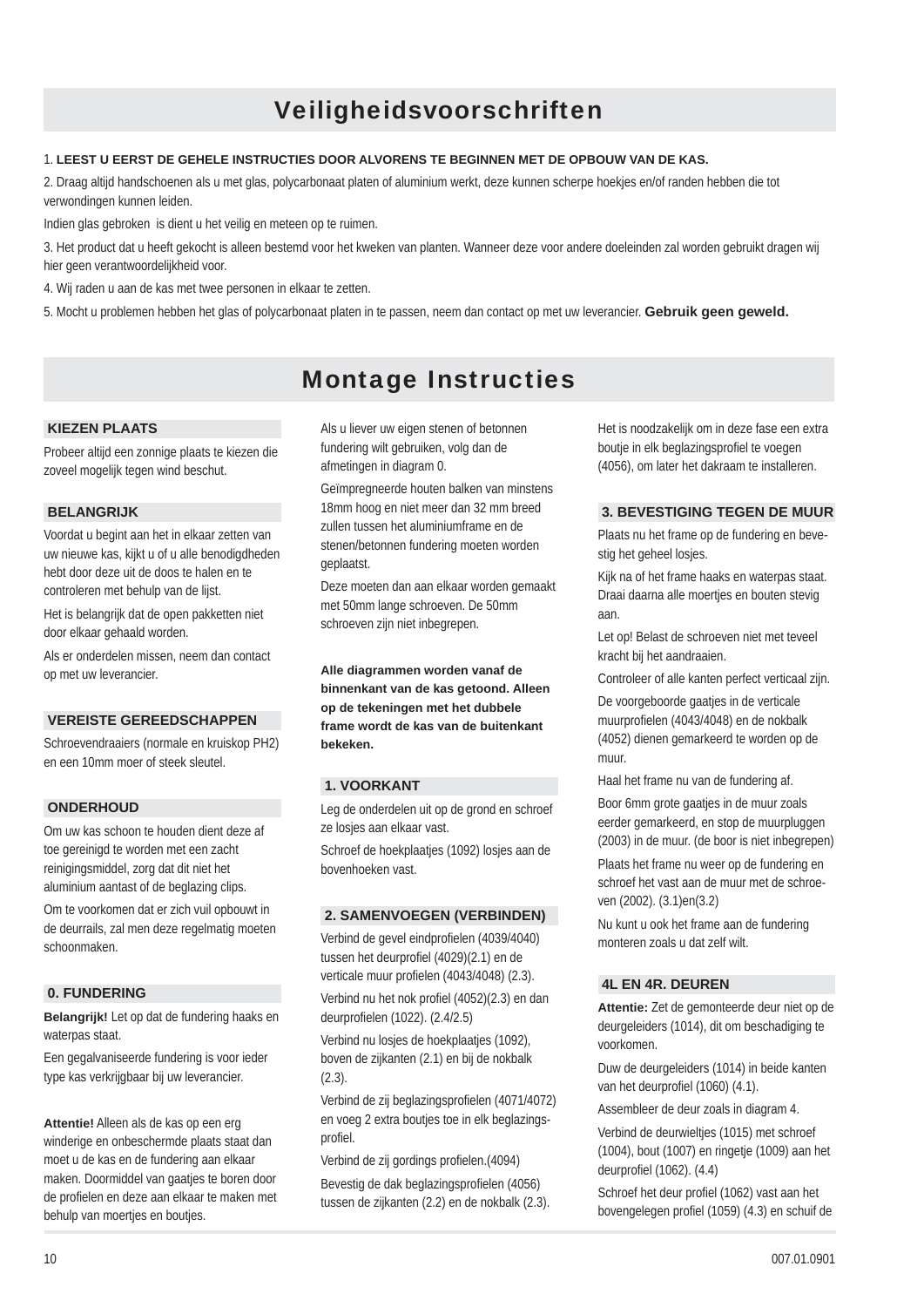deurrubbers in buitenkant van de zijprofielen (4059) (4.6). Snij de deurrubbers op de juiste lengte (3021). Controleer of het binnenste zij profiel, het onderdeel (4098) aan de rechterkant 4R zit en het onderdeel (4099) aan de linkerkant 4L.

Plaats de deurkruk (1111) zoals op de tekening.

De deurwieltjes kunnen nu in profiel (4029) (4.7) geschoven worden. Zorg ervoor dat de deurgeleiders ook aan de onderkant goed werken(4.5).

Als de deur eenmaal op de goede plaats zit, dan kan u doormiddel van een moertje en een boutje op het einde van profiel (4029) een deurstop creëren.

Plaats de deur zo dat hij vrijuit kan bewegen.

#### **5. DAKRAAM**

Bevestig de zij profielen (1065) aan het top profiel (1064), afhankelijk van de dikte van het glas.

Tot 4mm zie (5.1), voor 4mm en hoger zie (5.2).

Plaats de boutjes in de voorgeboorde gaatjes om het onder profiel (1066) te verbinden. Schuif dan het glas in de zij profielen (1065). (5.3)

Verbind nu het onder profiel (1066) en zorg er voor dat het raam recht zit alvorens de boutjes aan te draaien.

Positioneer het raam in de nokbalk vanaf een kant (5.4)(5.5), en schuif het in de juiste positie.(5.6)

Verbind het venster (1063) met de extra boutjes aan de beglazingsprofielen (4056) (5.7).

Schroef de raamopener (1067) aan het onder profiel (1066) (5.8) doormiddel van schroeven (1006) (5.8).

Bevestig beide raam uitzet pinnen (1016) op het venster (1063) doormiddel van de schroeven (1006)(5.8).

Plaats dan het plastic kapje (1019) over het eind van de raamopener (1067).

#### **6. BEGLAZING BLANK/GEHAMERD GLAS**

Denkt u alstublieft aan de al eerder genoemde veiligheidsmaatregelen voor het werken met glas.

(Handschoenen, veiligheidsbril en beschermende kleding.)

Duw het rubberen beglazingsprofiel (1020) op de aluminium profielen (6.3) en snij het op de juiste lengte.

Op het dak, begin met het positioneren van het glas tegen de nokbalk zet het daarna vast met de clips (1011) (6.2).

De volgende glasplaat moet precies onder de vorige glasplaat worden geschoven. Tussen de glasplaten in komen de Z-clips (1012) (6.1). U kunt nu het beglazingsplan gewoon verder afwerken.

Als er zich moeilijkheden voordoen met het plaatsen van de laatste glasplaten, let er dan op dat de bovenste ruit niet naar onder is gezakt.

Als u de zijkanten gaat beglazen, dient u van onderaf te beginnen.

#### **AFWERKING**

Als u uw kas wilt afdichten, doe dit dan met siliconenkit. (deze is niet inbegrepen)

Plaats het waarschuwingslabel aan de binnenkant van de kas.

Een geheel assortiment van kassen accessoires is verkrijgbaar bij uw leverancier.

Voor meer informatie kunt u contact opnemen met uw leverancier.

#### **VEILIGHEIDSREGELS**

Bij zware wind, sluit altijd alle deuren en ramen.

Bij zware sneeuwval, moet u altijd het dak vrij houden of zorgen voor een goede ondersteuning van het dak, tegen de druk van de sneeuw. Verwarm de kas in de winter.

### **COMMENTAAR**

Voor de gehele bescherming van uw nieuwe kas, raden wij u aan om deze op te nemen in uw verzekering. Denk er ook aan dat de kas aan alle bouweisen moet voldoen, houd u ook rekening met de plaats van de kas.

Plakt u alstublieft het kasmodel sticker op het deurprofiel (1062) nadat de kas succesvol is geïnstalleerd. Deze informatie is belangrijk voor het vervangen van onderdelen in de toekomst.

Bewaard u de instructies op een veilige plek zodat u deze nog altijd kunt nalezen.

Ons beleid is gebaseerd op het continu verbeteren van onze producten, hierdoor behouden wij ons het recht om modellen te veranderen zonder verdere berichtgeving.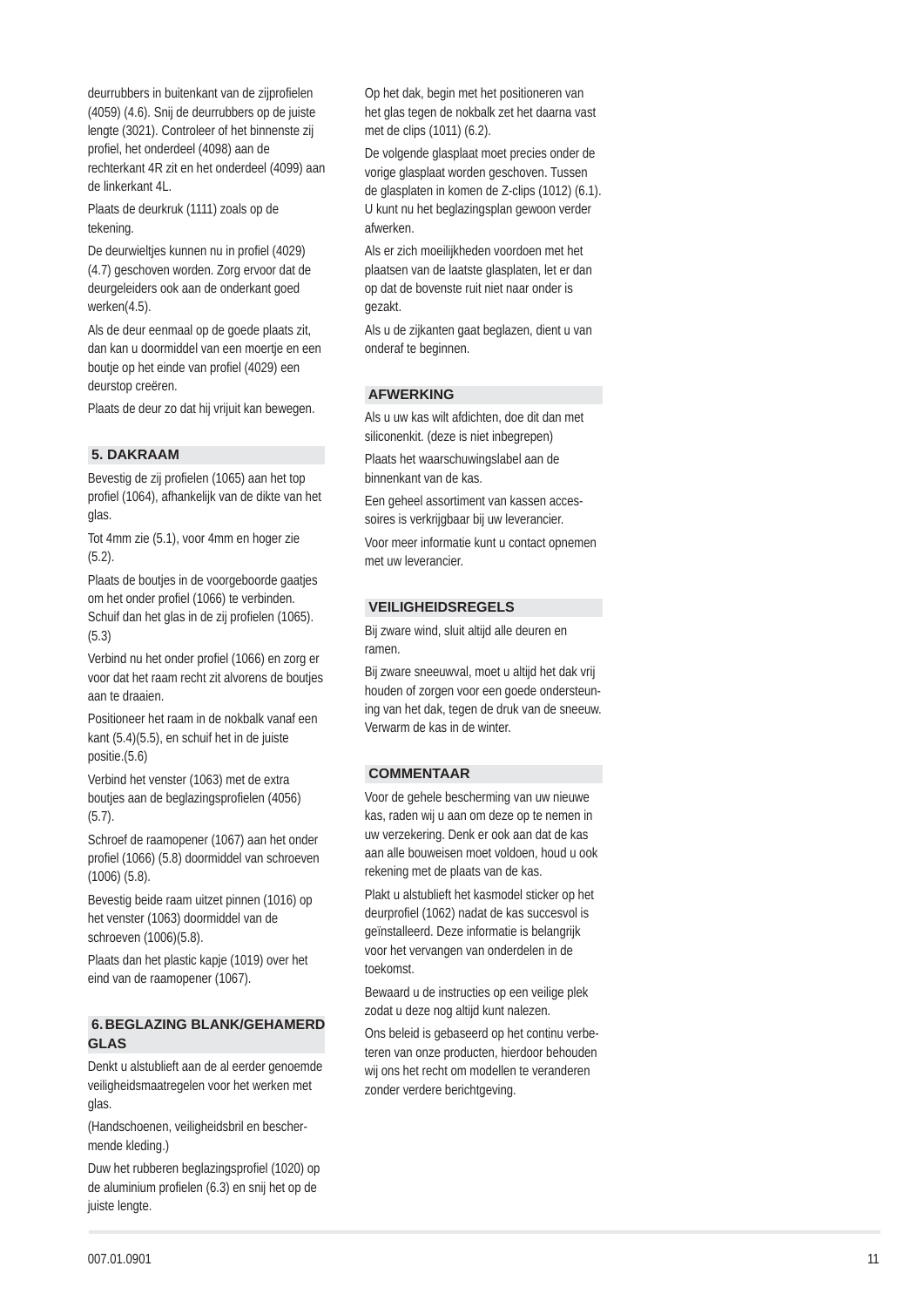## **Sikkerhedsforskrifter**

1. LÆS VENLIGST DENNE VEJLEDNING, INDEN DE GÅR I GANG MED SAMLING AF DERES DRIVHUS.

- 2. Når De arbejder med polykarbonat eller glas, bør De altid bruge handsker. Skarpe kanter kan forårsage skader, der kan også fore-komme skarpe kanter på hjørner og kanter på aluminiumsprofiler. Her bør De også bære handsker.
- 3. Det produkt, De har købt, er konstrueret til planteavl og skal udeluk-kende benyttes til dette. Ved anden brug bortfalder enhver hæftelse.
- 4. Vi anbefaler at være 2 personer til at montere dette produkt.
- 5. Skulle De få problemer med drivhusmontagen eller glasisætning, be-des De kontakte Deres forhandler. Anvend ikke vold.

## Montage

#### **PLACERING**

Vælg et solrigt sted, hvor der er mest mulig læ.

## **VIGTIGT**

Før De begynder at samle Deres drivhus, kontroller venligst at alle dele er medleveret i henhold til indholdsfortegnelsen. Tag de enkelte bundter ud af kassen for bedre at kunne kontrollere indholdet.

Det er vigtigt ikke at blande de åbnede bundter.

Hvis der mangler noget, kontakt venligst Deres forhandler.

## **NØDVENDIGT VÆRKTØJ**

Skruetrækkere (almindelig og stjerne PH2). 1 x 10 mm fastnøgle/topnøgle.

## **VEDLIGEHOLDELSE**

Drivhuset bør lejlighedsvis rengøres grundigt med et mildt rengøringsmiddel. Glasset kan rengøres med et hvilket som helst rengøringsmiddel, der ikke skader aluminiumsprofiler eller glasklemmer.

## **0. FUNDAMENT**

Vigtigt! Sørg for at soklen er i vinkel og vandret. Til alle drivhusmodeller fås en galvaniseret stålsokkel som tilbehør. (**NB!** Skal drivhuset placeres et udsat sted, anbefaler vi, at der bores hul i bundskinnen og stålsoklen og at de skrues sammen med bolte og møtrikker).

Ønsker De selv at bygge et sten- eller betonfundament, følg da dimensionerne, som er vist i afsnit 0. Fastgør en trykimprægneret træliste mellem fundament og bundskinne på drivhus, som vist, og benyt 50 mm skruer og rawlplugs (ikke medleveret).

Alle tegninger af drivhuset er set indefra, undtagen de tegninger, hvor der er dobbelt¬streg

udenom. Disse er set udefra.

### **1. FRONT**

Placer delene på jorden og bolt dem løst sammen. Hjørneplade (1092) skrues løst på.

### **2. SAMLING**

Bolt gavlendens skinner (4039) og (4040) på tagudhængets glidespor (4029) (2.1) og på de lodrette murbjælker (4043/4048) (2.3). Bolt bundskinnerne (1022) på hjørnestolperne og på den nederste del af de lodrette mur¬bjælker (4043/4048), se (2.4 & 2.5). Samlingsbeslag (1092) monteres løst oven¬over hjørnestolperne (2.1). Bolt tagprofilerne (4056) på tagudhængets glidespor og på tagryggen (4052), se (2.2). Husk at skyde en ekstra bolt i hver af de to tagprofiler (4056) imellem hvilke tagvinduet senere ønskes monteret.

## **3. FASTGØRELSE TIL MUR**

Anbring drivhuset på sokkelen/den klargjorte plads og fastgør profilerne løst. Juster driv¬huset indtil det er fuldstændig i vinkel og vater. Derefter strammes alle bolte. Undgå at overspænde boltene!

Drivhusets sider skal være helt lodrette. De forborede huller i de lodrette murbjælker (4043/4048) og i tagryggen markeres på muren.

Flyt drivhusprofilerne fra fundamentet. I hulmarkeringerne bores huller med et 10 mm murbor (ikke medleveret). Anbring de med¬følgende plugs (2003) i hullerne.

Anbring atter profilerne på fundamentet og fastgør dem til muren med de medleverede skruer (2002) (3.1 & 3.2). Fastgør bundprofilerne til fundamentet.

#### **4R. OG 4L. DØR**

**NB! Undgå at stille den samlede dør på dørgliderne (1014).** Tryk dørglider (1014) fast på enderne af dørprofil (1060) (4.1). Døren samles som vist på tegning 4. Skru dørhiul (1015) på køreskinnen (1062) med 4 mm skruer (1004), skiver (1009) og møtrikker (1007) (4.4). Hjulskinne (1062) skrues på øverste dørskinne (1059) (4.3). Monter tætningslister (3021) i de lodrette dørskinner. Inderste lodrette dørskinne er på højre side (4098). Til venstre side anvendes (4099), se (4.6). Tætningslisten (3021) tilpasses i længden. Monter dørlås (1111) som vist. Skub hjulskinnen (1062) ind i dørgliderskinnen (4029) (4.7). Sørg for, at nederste dørskinne kører på bundskinnen, se (4.5). Når dette er gjort, monteres en bolt og møtrik som dørstop i begge ender af dørglideskinnen (4029).

Juster hjulskinnen (1062), så døren kører let  $(4.7)$ .

## **5. TAGVINDUE**

Skru tagvinduet sammen som vist i illustrationen.

Sideprofiler (1065) skrues på topskinne (1064). Ved 3 mm drivhusglas benyttes metoden i (5.1), er glasset tykkere, benyttes metoden i (5.2)

Kom bolte i det nederste vinduesprofil (1066) i de forborede huller og skub glas i sideprofilerne (1065) som vist i (5.3).

Nederste vinduesprofil (1066) boltes sammen med sidestykkerne.

NB! Vinduet skal være i vinkel før boltene strammes til.

Skub tagvinduet ind i tagryg og anbring det i den ønskede position (5.4/5.5). Anbring vinduets underkarm (1063) mellem

007.01.0901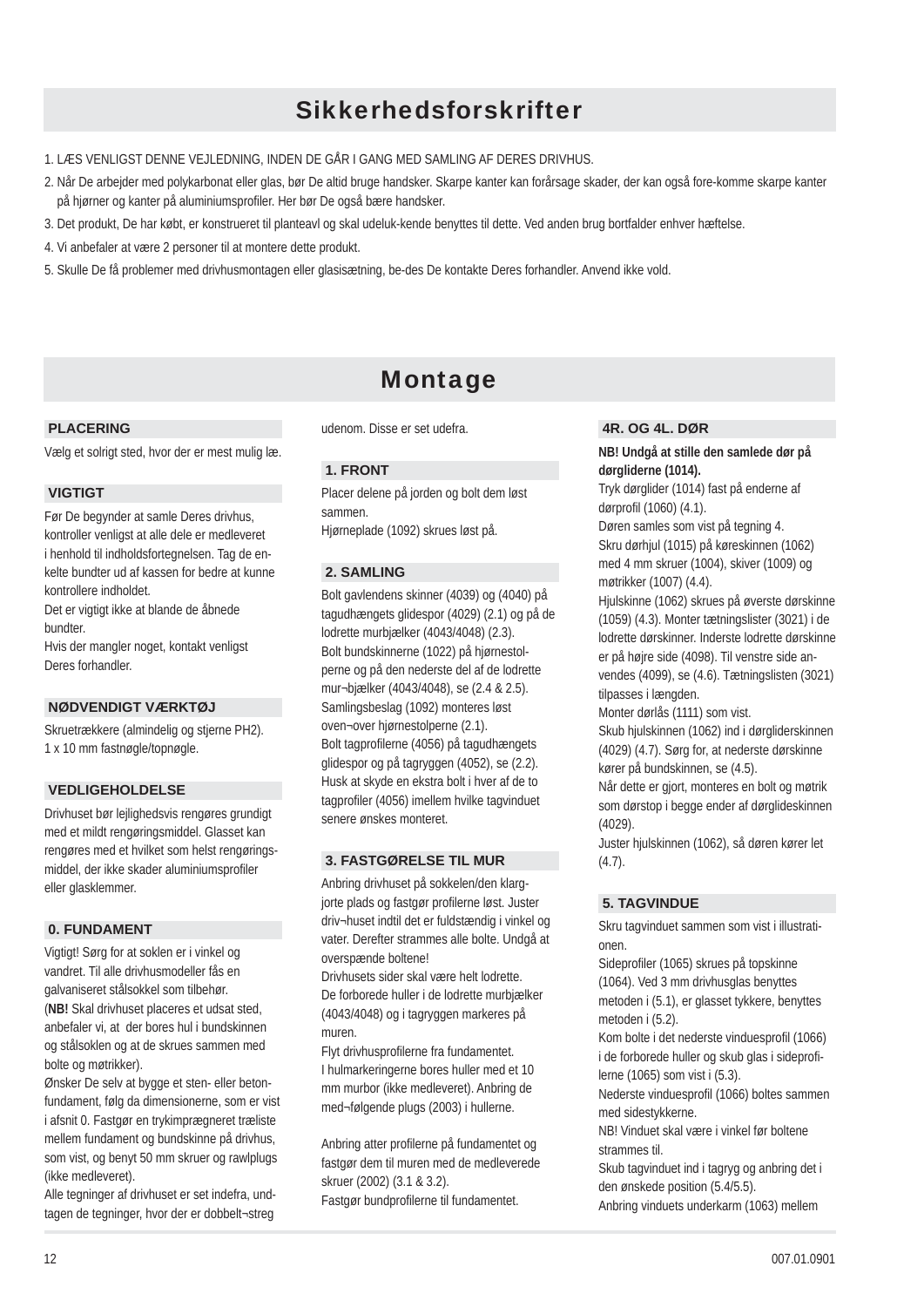tagspær som vist (5.7) med de allerede monterede bolte (1001).

Det anbefales at placere vinduet i en af de to midterste sektioner. Anvend de bolte (1001), der tidligere blev skubbet ind.

Monter udskyderstang (1067) på nederste vinduesprofil (1066). Brug skruer (1006) som i (5.8).

Tryk plastichætten fast på enden af udskyderstang (5.6). Monter begge pløkker (1016) på vinduets underkarm (1063) med skruer (1006) som i (5.8).

## **6. MONTERING AF GLAS/MATE-RET GLAS**

Bemærk venligst ovennævnte

sikkerhed¬foranstaltninger.

Tryk gummiliste (1020) fast på aluminiumsprofiler (6.3) og skær til i rette længde. Læg glas i ved hjælp af glasclips (1011) som i (6.2) og glasholdere (1012) (6.1).

Sæt glas i resten af drivhus på samme måde.

## **FÆRDIGGØRELSE**

Drivhuset kan tætnes i hjørnesamlingerne ved hjælp af silikone (ikke medleveret). Anbring sikkerhedsanvisningen inde i drivhu-

set på et synligt sted. Vitavia tilbyder et stort tilbehørsprogram, der gør det let at få optimalt udbytte af drivhuset. Kontakt Deres forhandler for yderligere oplysninger eller læs mere på vor hjemmeside www.vitavia.dk

#### **SIKKERHEDSANVISNING**

I tilfælde af stærk blæst eller storm, luk alle oplukkede vinduer og døre.

### **ANMÆRKNINGER**

Vi anbefaler, at De sørger for, at Deres husforsikring også dækker Deres drivhus. Overhold alle byggevedtægter.

Typebetegnelsen skal De bruge ved bestilling af evt. reservedele, så ven-ligst opbevar montagevejledningen til senere brug.

## **7. MONTERING AF POLYKARBO-NAT 4 mm**

Alternativet til glas er polykarbonat, som er gennemgående i de enkelte glasfelter. De skal ikke bruge glasholdere (1012) ved denne variant.

Bemærk der kan være landespecifikke måder at montere polykarbonat på, så check vejledning i polysættet.

**Vigtigt!** Den UV-bestandige side er markeret med en folie. Denne side skal vende udad. Fjern folien. (Polykarbonatpladerne er bevidst skåret kortere, da materialet ved varme udvider sig kraftigt).

Anbring gummiliste (1020) på alle profiler iht. montagevejledningen.

Fastgør polykarbonatpladerne ved hjælp af glasclips (1011).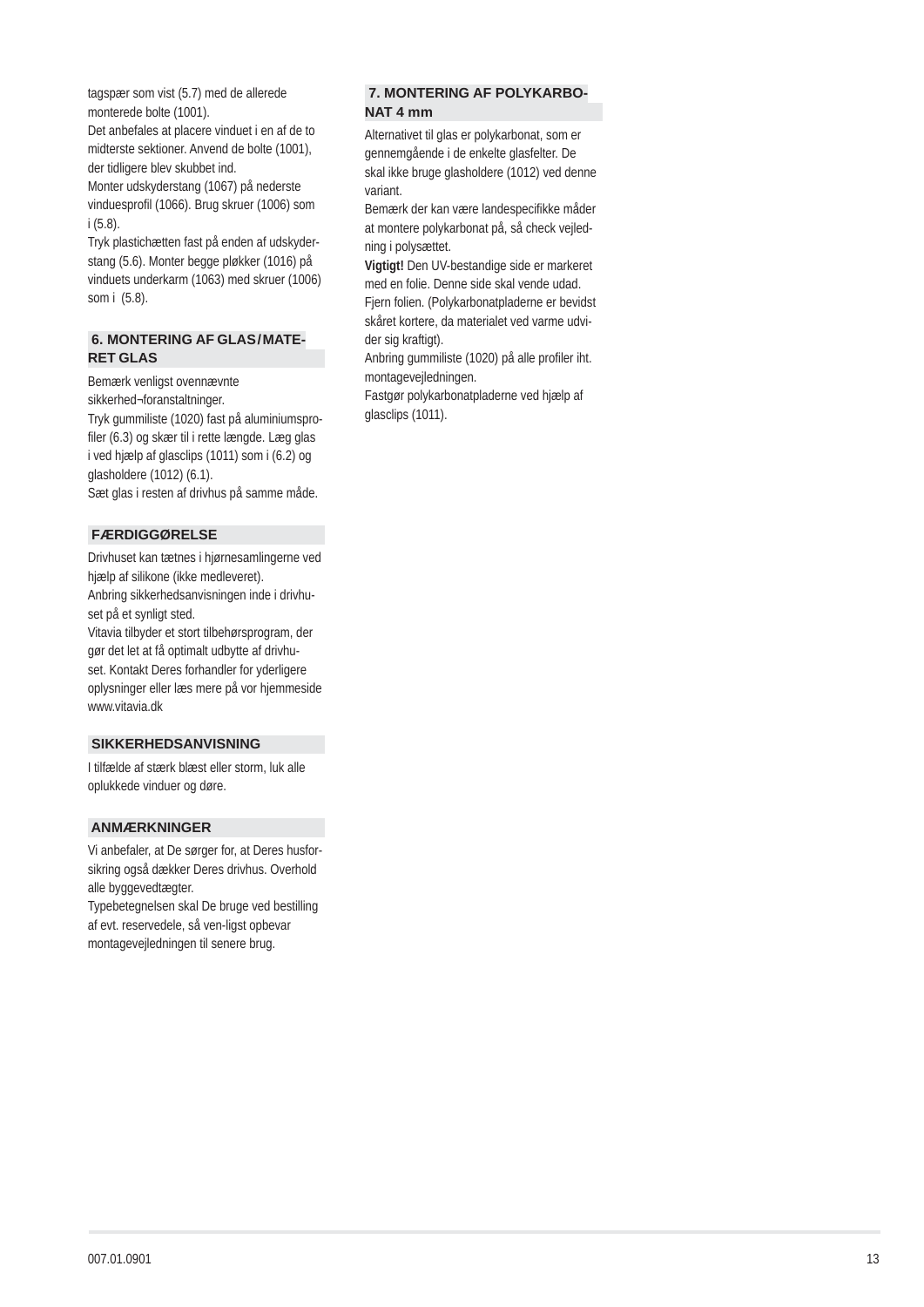## Säkerhetsinstruktioner

- 1. LÄS IGENOM MONTERINGSANVISNINGEN INNAN NI BÖRJAR MONTERA VÄXTHUSET.
- 2. När man hanterar glas eller polykarbonat skall man alltid använda handskar. Vassa kanter kan förorsaka skador. Vassa kanter eller hörn på aluminiumprofilerna kan också förorsaka skador, använd därför även handskar vid montering av dessa.
- 3. Produkten ni har köpt är avsedd för uppdrivning av växter och skall enbart användas till detta. Vid användning till annat bortfaller tillverkarens ansvar.
- 4. Det krävs två personer för att montera detta växthus.
- 5. Om det skulle visa sig svårt att montera växthuset eller att sätta i glaset eller polykarbonatet, skall råd begäras av växthusets återförsäljare.  **Bruka ej våld**.

## Montering av växthuset

#### **PLACERING**

Välj en solig plats med mesta möjliga solljus på taket. Välj en plats som är skyddad mot vind så mycket som möjligt.

### **VIKTIGT**

Innan monteringen av växthusets påbörjas, bör delarna kontrolleras mot detaljförteckningen. För att kunna identifiera delarna skall de packas upp ur lådan.

Det är viktigt att de öppnade buntarna inte blandas samman.

Om något saknas kontakta din återförsäljare.

## **ERFORDERLIGA VERKTYG**

Skruvmejslar : flat och kryss (PH2) Nyckel nr 10

## **UNDERHÅLL**

För att hålla växthuset rent skall det då och då tvättas med en svag lösning av diskmedel. Glaset kan göras rent med något rengöringsmedel som inte skadar aluminiumprofilerna eller glasklämmorna.

### **0. GRUND**

Kontrollera att grunden är i vinkel och vågrät. En monteringsfärdig galvaniserad stålsockel för alla modeller kan erhållas från återförsäljaren (på utsatta platser bör man borra hål i bottenprofilen och sockeln och dra ihop dem med bult och mutter). Den som vill bygga en tegel- eller betonggrund bör följa dimensionerna som anges i avsnitt 0. Montera läkt såsom bilden visar och borra jgenom bottenprofilerna i mitten på varje fack. Lämna tillräckligt utrymme för glaset och gör fast växthuset med 12x50 mm skruvar.

**Alla bilder på växthuset är visade** 

**inifrån med undantag från de bilder som har dubbla ringar runt sig, dessa är visade utifrån.**

### **1. FRAMSIDA**

Lägg ut delarna på marken och sätt ihop dem löst med bult och mutter enligt ritning 1. Fäst hörnplattorna (1092) löst (1.5).

## **2. MONTERING**

Montera de övre gavelprofilerna (4039/4040) mellan de bakre lodräta stolparna (4043/4048) och dörrglidspåret (4029) (2.1) (2.3).

Montera nu gavlarnas bottenprofiler (1022) på hörnstolparna och nedtill på de bakre lodräta stolparna (4043/4048) se (2.4 & 2.5).

Montera hörnplattorna (1092) löst på hörnstolparna (2.1).

Montera sedan de mellanliggande takprofilerna (4056) (2.2). Kom ihåg att föra in en extra bult i de profiler ni önskar montera takventilationen i.

## **3. MONTERING MOT VÄGG**

Lyft upp stommen på den iordningsställda grunden och fäst den lätt. Kontrollera att huset är rätvinkligt och i våg och drag åt bultarna något, **inte för hårt.** Gör markeringar på väggen efter de förborrade hålen i lodräta stolparna (4043/4048) och i taknocken.

Lyft ned huset från grunden och borra hål i dina markeringar med en 10mm borr. Sätt i de medföljande pluggarna (2003).

Lyft tillbaka växthuset på grunden och fäst det i väggen med skruvar (2002) (3.1 & 3.2). Fäst bottenprofilerna i grunden.

#### **4R. OCH 4L. DÖRR**

**Undvik att ställa den monterade** 

#### **dörren på dörrgliden.**

Samma förfarande gäller för båda dörrarna.

Montera de undre dörrgliden (1014) på båda ändar av den nedre dörrprofilen (4058), (4.1).

Montera resten av dörren enligt ritning 4. Montera bägge hjulen (1015) på hjulskenan (1062) med bultar (1004), brickor (1009) och muttrar (1007) som visas i (4.4). Montera fast hjulskenan (1062) på den översta dörrprofilen (1059) enligt (4.3). Montera dörrtätningslisten (1021) i dörrens yttre lodräta sidoprofiler (4098 & 4099) (4.6) och klipp till dem i rätt längd.

Montera friktionsstoppet (1111) som visas på stora bilden.

För på dörren på dörrglidskenan (4029) (4.7). Kontrollera att dörrgliden (1014) glider rätt på bottenprofilen se (4.5). Fäst en bult & mutter i vardera ände på dörrglidskenan (4029) som stopp.

Justera dörren genom att lossa eller föra ihop de övre profilerna (1059 & 1062) så att den glider lätt.

#### **5. TAKVENTILATION**

Montera sidoprofilerna (1065) på övre profilen (1064) enligt (5.1) för max 3mm glas och enligt (5.2) för 4mm och över.

Sätt i bultarna i de förborrade hålen i sidoprofilerna för senare montering av bottenprofilen (1066).

För in glasskivan i spåren på sidoprofilerna (1065) (5.3).

Fäst nu bottenprofilen (1066) och se till att fönstret är rätvinkligt innan skruvarna dras åt.

För in ventilationen i taknockens spår från ena ändgaveln på växthuset (5.4) och (5.5) och skjut den till önskat läge (5.6). Vi föreslår att fönstret monteras i mitten på modell 1300.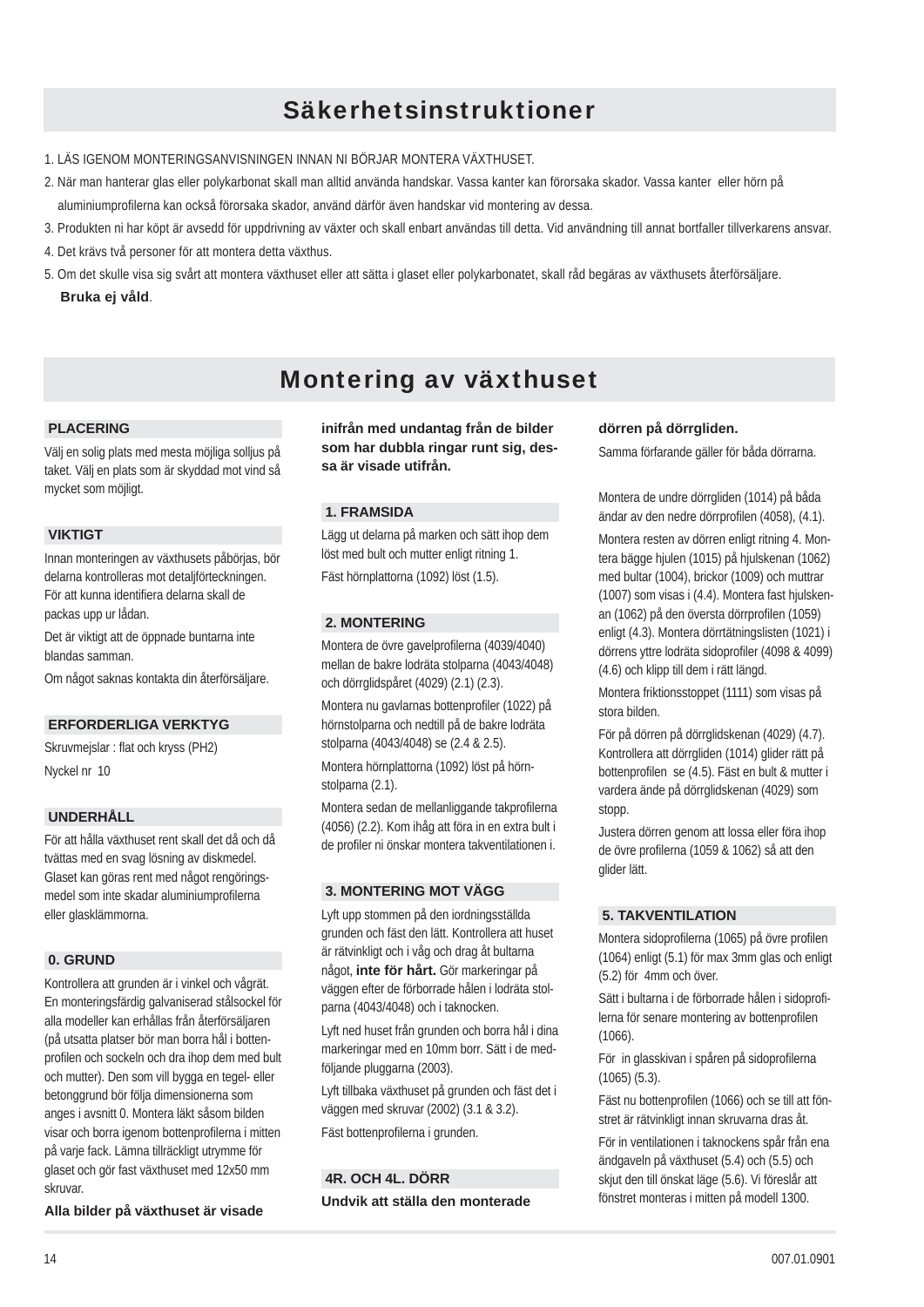Fäst fönsterkarmen (1063) med hjälp av de tidigare iförda bultarna (5.7). Kontrollera att rätt sida kommer uppåt.

Fäst fönsterhaken (1067)på den nedre fönsterprofilen (1066) (5.6) och de två hållarna (1016) på fönsterkarmen (1063) med skruvar (1006) (5.7). Sätt på skyddet (1019) på fönsterhaken.

## **6. GLASNING**

Vänligen notera säkerhetsreglerna.

Fäst gummilisten (1020) på alla lodräta profiler som visas i (6.3) och klipp dem i rätt längd.

Börja glasa taket och fäst glasskivorna med hjälp av clips (1011) enligt (6.2). Lägg glasskivorna omlott med hjälp av glashållare (1012) (6.1).

Glasa resten av huset enligt ritningen.

## **FÄRDIGSTÄLLNING**

Om det är önskvärt att växthuset tätas användes silikon för utomhusbruk i alla fogar.

Fäst varningslappen om snöröjning på insidan av växthuset.

Ett komplett sortiment tillbehör passande detta växthus kan erhållas från återförsäljaren.

Fäst klisterlappen med modellbeteckningen på lämplig plats om reservdelar skulle behöva beställas vid ett senare tillfälle

## **SÄKERHETSFÖRESKRIFTER**

Vid kraftig vind skall fönster och dörrar stängas och reglas.

Vi föreslår att växthuset inkluderas i hemförsäkringen.

## **7. POLYKARBONAT 4 OCH 6 MM**

**Använd handskar, skivorna kan ha vassa kanter.**

Vid montering av polykarbonat utgår glashållare (1012) då dessa skivor är fullstora.

Kontrollera först att ni har fått rätt sats polykarbonat med hjälp av monteringsanvisningen i förpackningen.

**Viktigt!** Den UV-beständiga sidan av polykarbonatet har en skyddsfolie samt en markering på änden. Denna sida skall vara **utåt.** 

Fäst gummilisten (1020) på alla lodräta profiler som visas i (6.3) och klipp dem i rätt längd.

 Ta bort skyddsfolien från polyskivorna och lägg ut dem på växthuset och fäst dem med clips (1011) (6.2) Notera att skivorna är skurna något korta då de expanderar av värmen.

Dra åt alla skruvar i hela växthuset.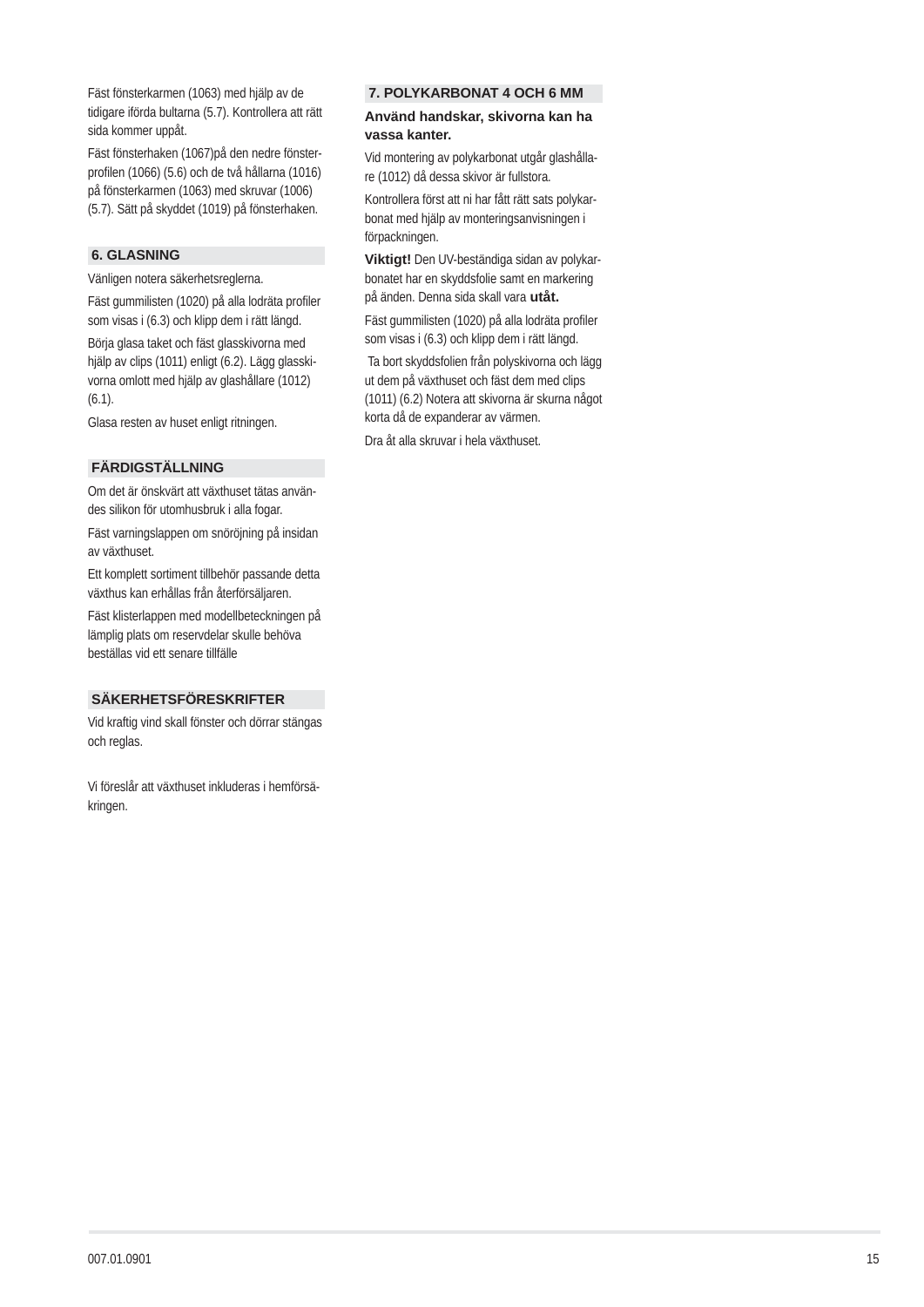## **Sikkerhetsforskrifter**

- 1. VENNLIGST LES DENNE VEILEDNINGEN, FØR DU GÅR I GANG MED MONTERING AV DITT VEKSTHUS.
- 2. Når du arbeider med polycarbonat eller glass, bør du alltid bruke hansker. Skarpe kanter kan forårsake skader, det kan også forekomme skarpe kanter på hjørner og kanter på aluminiumsprofiler. Her bør De også bruke hansker.
- 3. Det produktet du har kjøpt, er konstruert til planteavl og skal utelukkende benyttes til dette. Ved annen bruk bortfalder enhver garanti.
- 4. Vi anbefaler å være 2 personer til og montere dette produktet.
- 5. Skulle De få problemer med drivhusmonteringen eller glassinnfesting, bør du kontakte din forhandler.

## Montasje

### **PLASSERING**

Velg et solrikt sted, hvor der er mest mulig le.

## **VIKTIG**

Før Du begynner og montere ditt veksthus, kontroller at alle deler er med i esken i henhold til innholdsfortegnelsen. Ta de enkelte poser ut av esken for og få en bedre kontroll på innholdet.

Det er viktig og ikke blande åpne poser. Hvis det mangler noe, kontakt deres forhand- $\ln$ 

## **NØDVENDIG VERKTØY**

Skrutrekker (alminnelig og stjerne PH2). 1 x 10 mm fastnøkkel.

## **VEDLIKEHOLD**

Drivhuset bør regelmessig rengjøres grundig med et mildt rengjøringsmiddel. Glasset kan rengjøres med et hvilket som helst rengjøringsmiddel, da det ikke skader aluminiumsprofiler eller glassklemmer.

## **0. FUNDAMENT**

**Viktig!** Sørg for at sokkelen er i vinkel og vannrett. Til alle veksthusmodeller fås en galvanisert stålsokkel som tilbehør.

(**NB!** Skal drivhuset plasseres et utsatt sted, anbefaler vi at det bores hull i bunnskinnen og stålsokkelen og at de skrus sammen med bolt og mutter).

Ønsker De selv og bygge fundament, følg da dimensjonene, som er vist i avsnitt 0. Fest en trykkimpregnert trelist mellom fundament og bunnskinne på veksthuset, som vist, og benytt 50mm skruer og mutter (følger ikke med).

Alle tegninger av drivhuset er sett innefra,

unntagen de tegningene, hvor det er dobbeltstrek utenom. Disse er sett utefra.

## **1. FRONT**

Plasser delene på bakken og skru dem løst sammen.

Hjørneplate (1092) skrus løst på.

## **2. MONTERING**

Skru gavelendens skinner (4039) og (4040) på mønenes glidespor (4029) (2.1) og på de loddrette profilene (4043/4048) (2.3).

Skru bunnskinnene (1022) på hjørnestolpene og på den nederste del av de loddrette profilene (4043/4048), se (2.4 & 2.5).

Monteringsbeslag (1092) monteres løst oven for hjørnestolpene (2.1).

Skru takprofilene (4056) på mønenes glidespor og på takryggen (4052), se (2.2). Husk og skru en ekstra skrue i hver av de to takprofilene (4056) imellom hvilke takvindu som senere ønskes montert.

## **3. FESTING TIL MUR**

Sett veksthuset på sokkelen/den klargjorte plassen og fest profilene løst. Juster drivhuset inntil det er fullstendig i vinkel og vater. Deretter strammes alle skruene. Unngå og overstramme skruene!

Veksthuset sider skal være helt loddrette. De forborede hullene i de loddrette profilene (4043/4048) og i takryggen markeres på fundamentet.

Flytt drivhusprofilene fra fundamentet.

I hullmarkeringene bores hull med et 10mm murbor (følger ikke med). Bruk de medfølgende pluggene (2003) i hullene.

Løft profilene på fundamentet og fest dem til muren med skruene som fulgte med (2002) (3.1 & 3.2). Fest bunnprofilene til fundamentet.

## **4R. OG 4L. DØR**

## **NB! Unngå og sette døren på dørgliderene (1014).**

Trykk dørglider (1014) fast på endene av dørprofilen (1060) (4.1).

Døren monteres som vist på tegning 4.

Skru dørhjulene (1015) på skyveskinnen (1062) med 4 mm skruer (1004), skiver (1009) og muttere (1007) (4.4).

Hjulskinnene (1062) skrues på øverste dørskinne (1059) (4.3). Monter tetningslister (3021) i de loddrette dørskinnene. Innerste loddrette dørskinne er på høyre side (4098). Til venstre side brukes (4099), se (4.6). Tetningslisten (3021) tilpasses i lengden.

Monter dørlås (1111) som vist.

Dytt hjulskinnen (1062) inn i dørgliderskinnen (4029) (4.7). Sørg for, at nederste dørskinne går på bunnskinnen, se (4.5).

Når dette er gjort, monteres en skrue og mutter som dørstopp i begge ender av dørglideskinnen (4029).

Juster hjulskinnen (1062), så døren går lett  $(4.7)$ .

## **5. TAKVINDU**

Skru takvinduet sammen som vist i illustrasjonen.

Sideprofiler (1065) skrues på toppskinne (1064). Ved 3mm drivhusglass benyttes metoden i (5.1), er glasset tykkere, benyttes metoden i (5.2).

Fest skrue i den nederste vindusprofilen (1066) i de forborede hullene og dytt glasset i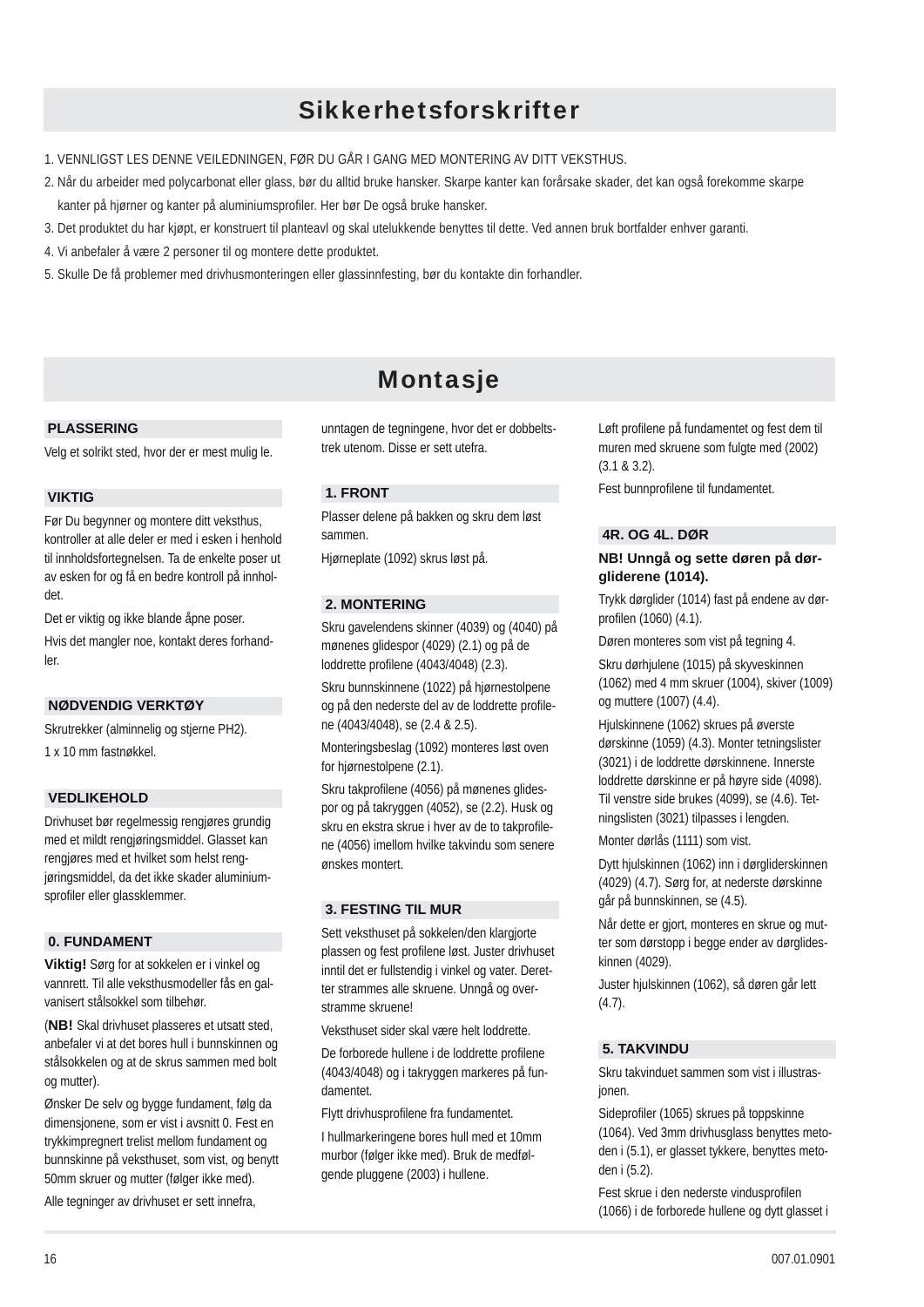sideprofilene (1065) som vist i (5.3).

Nederste vindusprofil (1066) skrus sammen med sidestykkene.

**NB!** Vinduet skal være i vinkel før skruene strammes til.

Dytt takvinduet inn i takrygg og fest det i den ønskede posisjon (5.4/5.5).

Fest vinduets underkarm (1063) mellom takmønene som vist (5.7) med de allerede monterende skruer (1001).

Det anbefales å plassere vinduet i en av de to midterste seksjonene. Anvend skruene (1001), som tidligere ble montert inn.

Monter lukeholder (1067) på nederste vindusprofil (1066). Bruk skruer (1006) som i (5.8).

Trykk plastikkhetten fast på enden av lukeholder (5.6). Monter begge fester (1016) på vinduets underkarm (1063) med skruer (1006) som i (5.8).

#### **6. MONTERING AV GLASS**

Bemerk vennligst ovennevnte sikkerhetsforskrifter.

Trykk gummilist (1020) fast på aluminiumspro filene (6.3) og skjær til i rett lengde. monter glass ved hjelp av glassklips (1011) som i (6.2) og glassholdere (1012) (6.1).

Sett glass i resten av veksthuset på samme måte.

#### **FERDIGSTILLELSE**

Veksthuset kan tettes i hjørnene ved hjelp av silikon (følger ikke med).

Legg sikkerhetsforskriftene inne i veksthuset på et synlig sted.

Vitavia tilbyr et stort tilbehørsprogram, som gjør det lett og få et optimalt utbytte av veksthuset. Kontakt Deres forhandler for ytterligere opplysninger eller les mer på vår hjemmeside www.vitavia.dk

#### **SIKKERHEDSANVISNING**

I tilfelle av sterk vind eller storm, luk alle åpne vinduer og dører.

#### **ANMERKNINGER**

Vi anbefaler, at du sørger for, at Deres hus¬forsikring også dekker deres veksthus. Overhold alle byggevedtekter.

Typebetegnelsen skal De bruke ved bestilling av evt. reservedeler, så vennligst oppbevar monteringsanvisningen til senere bruk.

## **7. MONTERING AV POLYKARBO-NAT 4 MM**

Alternativet til glass er polycarbonat, som er plastplater i glassfeltene. De skal ikke bruke glassholdere (1012) ved denne varianten.

Bemerk det kan være forskjellige måter og montere polycarbonat på, så sjekk veiledning i polysettet.

**Viktig!** Den UV-bestandige siden er markert med en folie. Denne side skal vende ut. Fjern folien. (Polycarbonatplatene er bevisst skåret kortere, da materialet ved varme utvider seg kraftig).

Bruk gummilister (1020) på alle profiler iht. monteringsanvisningen.

Fest polycarbonatplatene ved hjelp av glassklips (1011).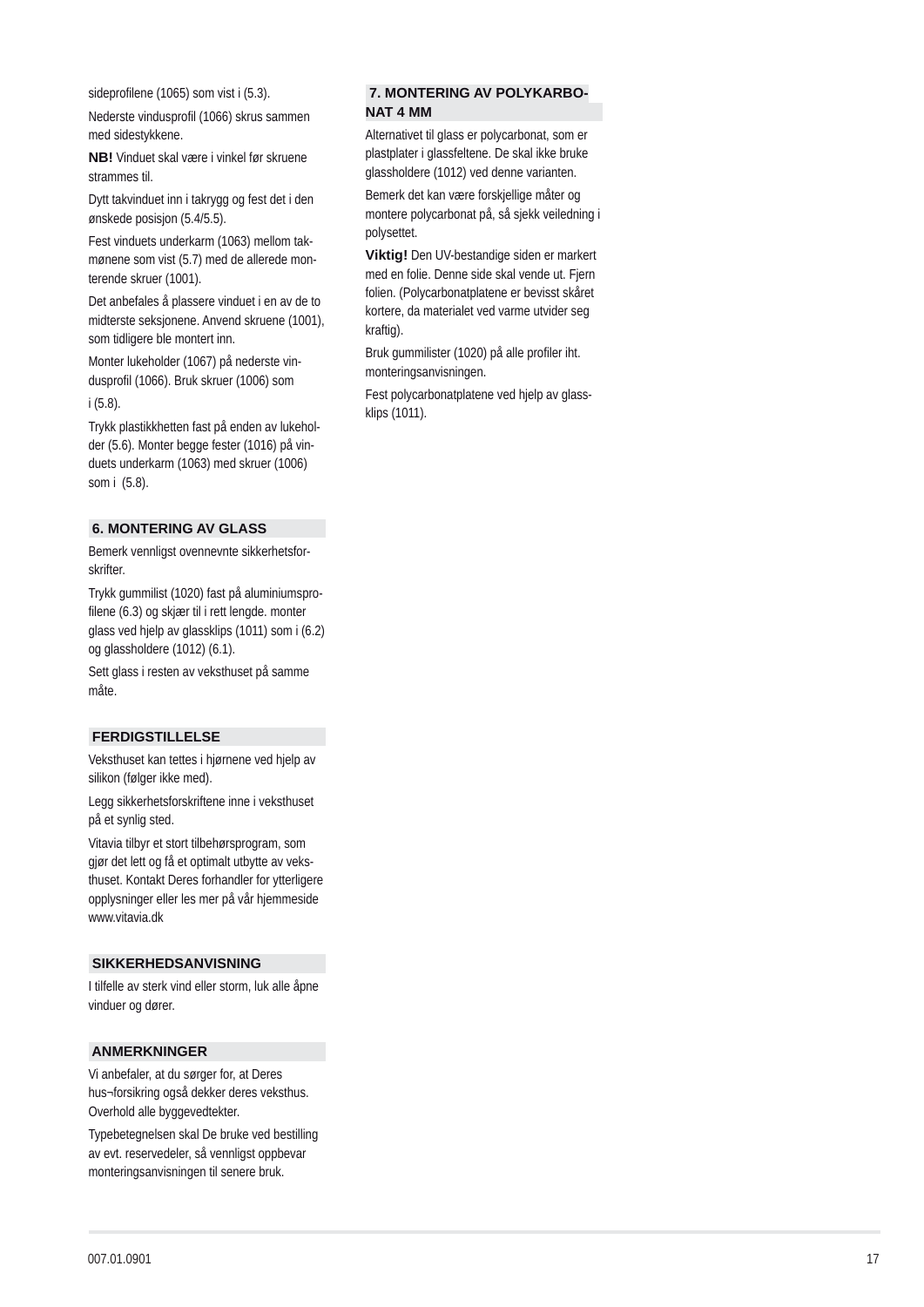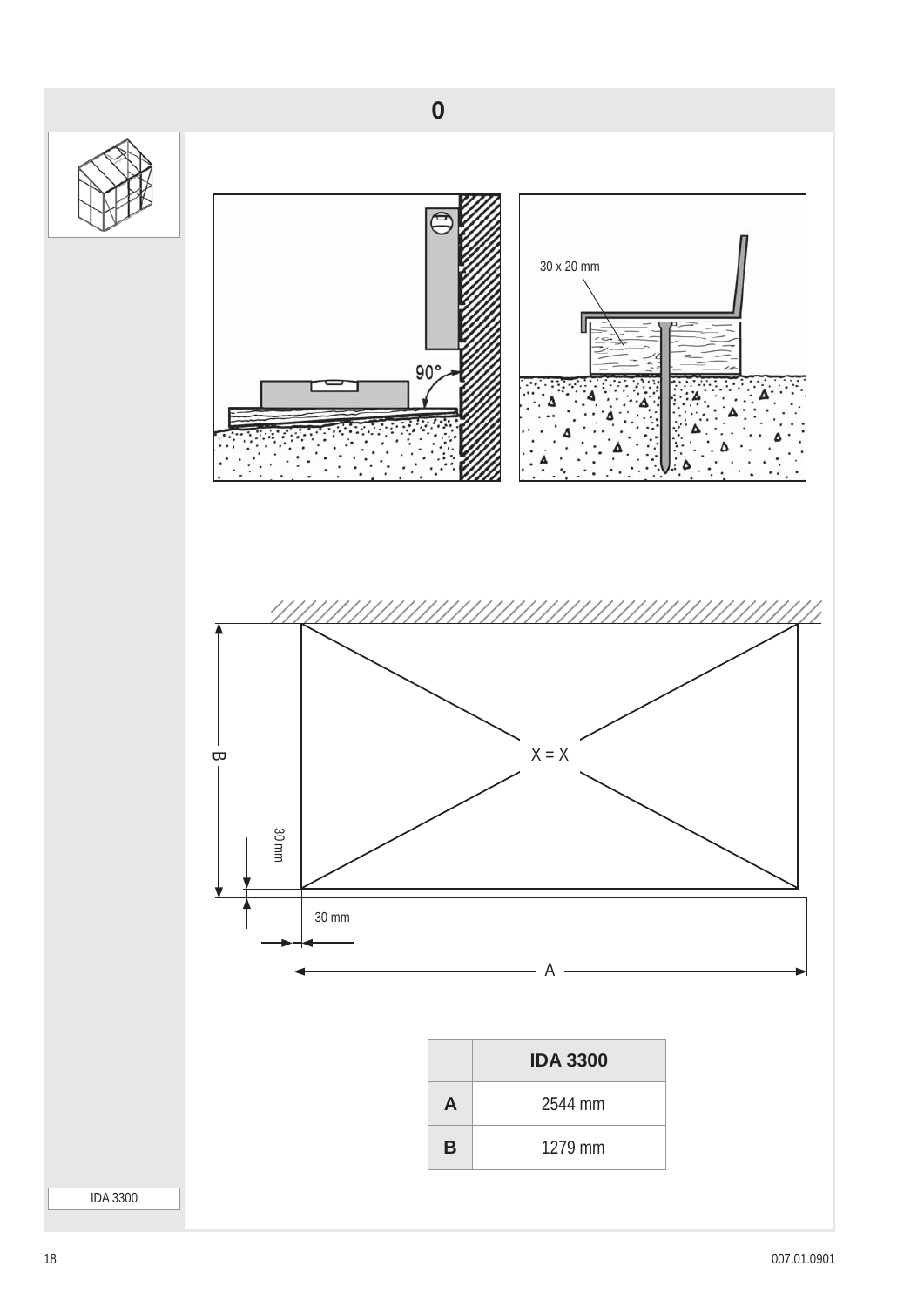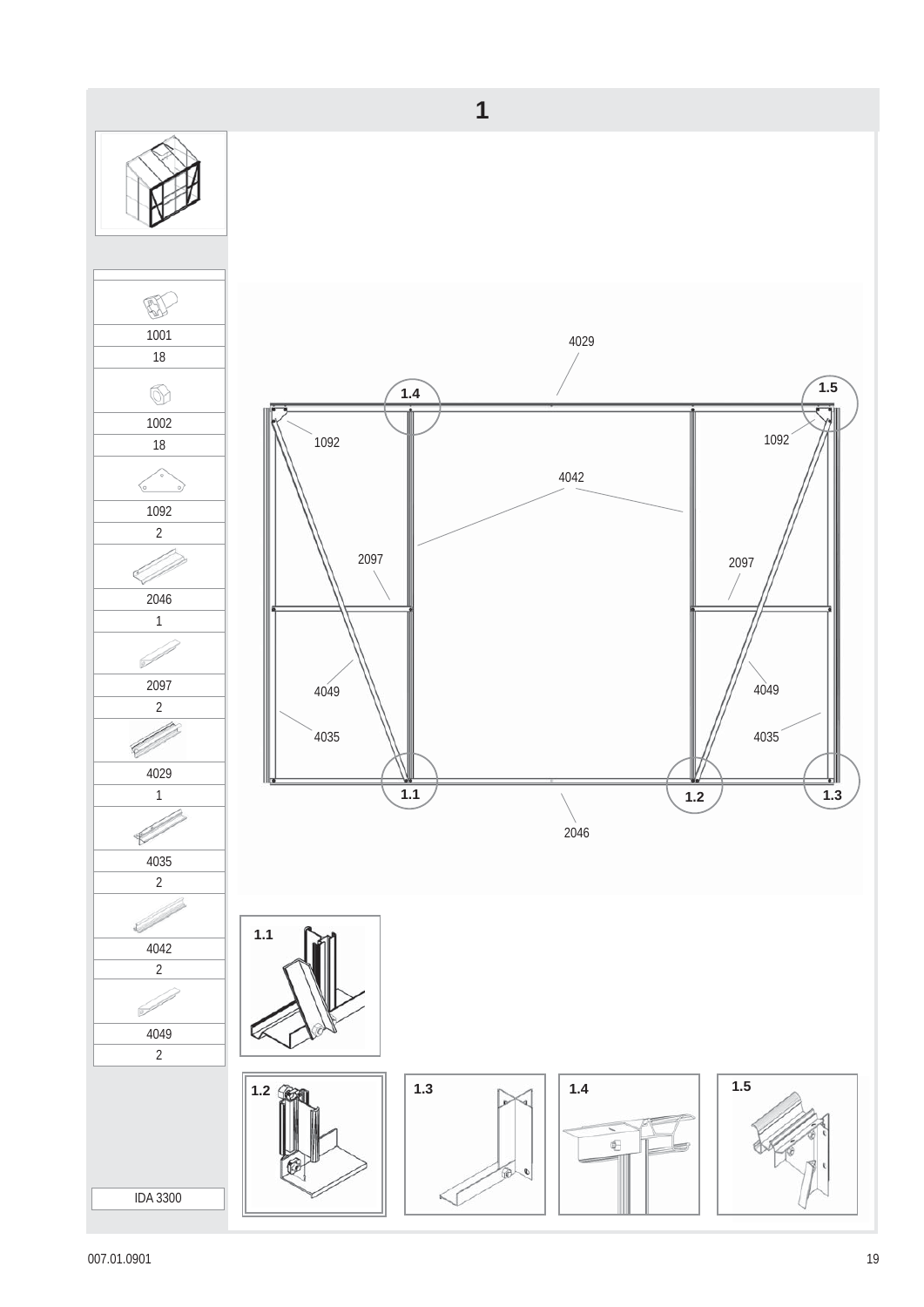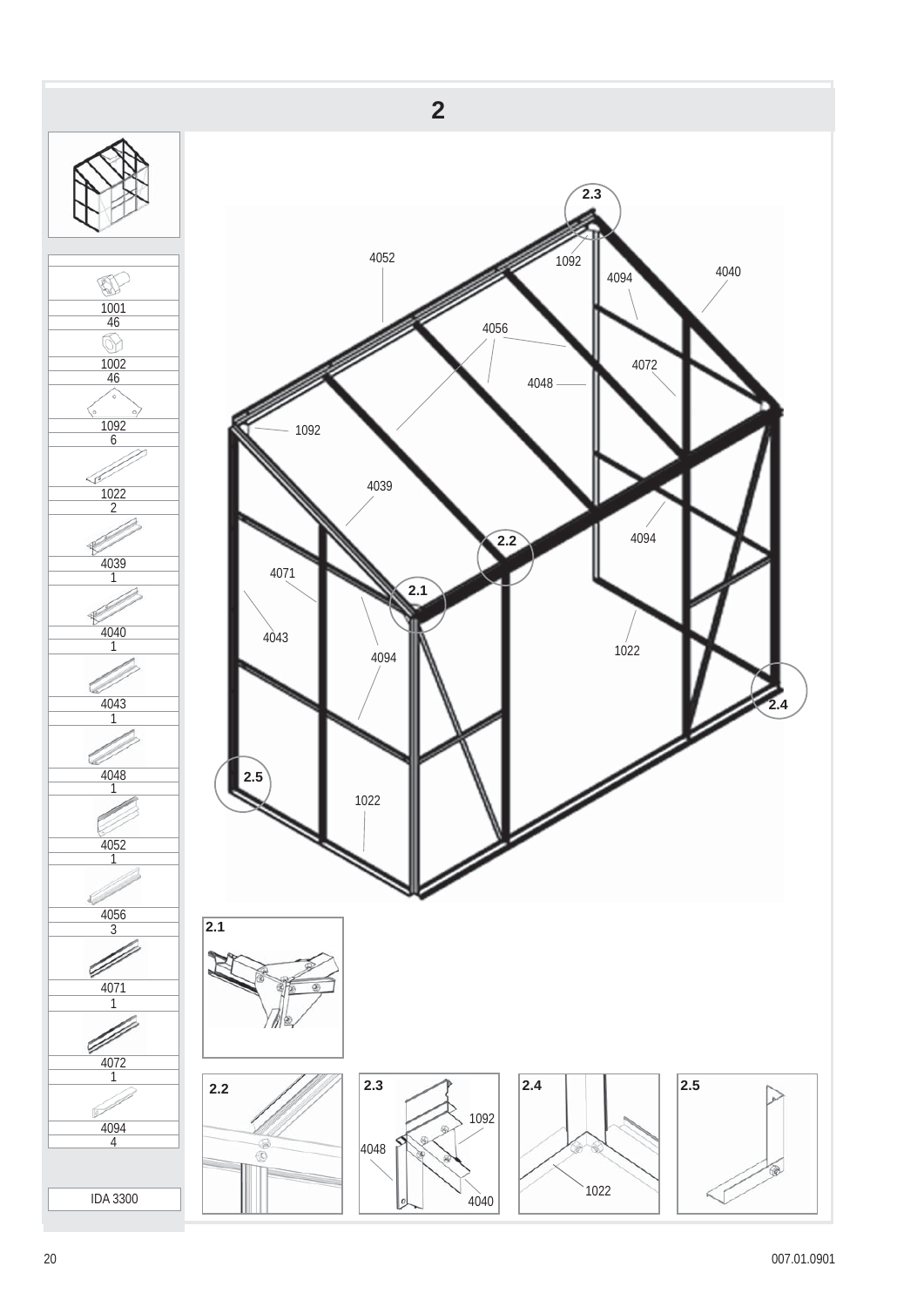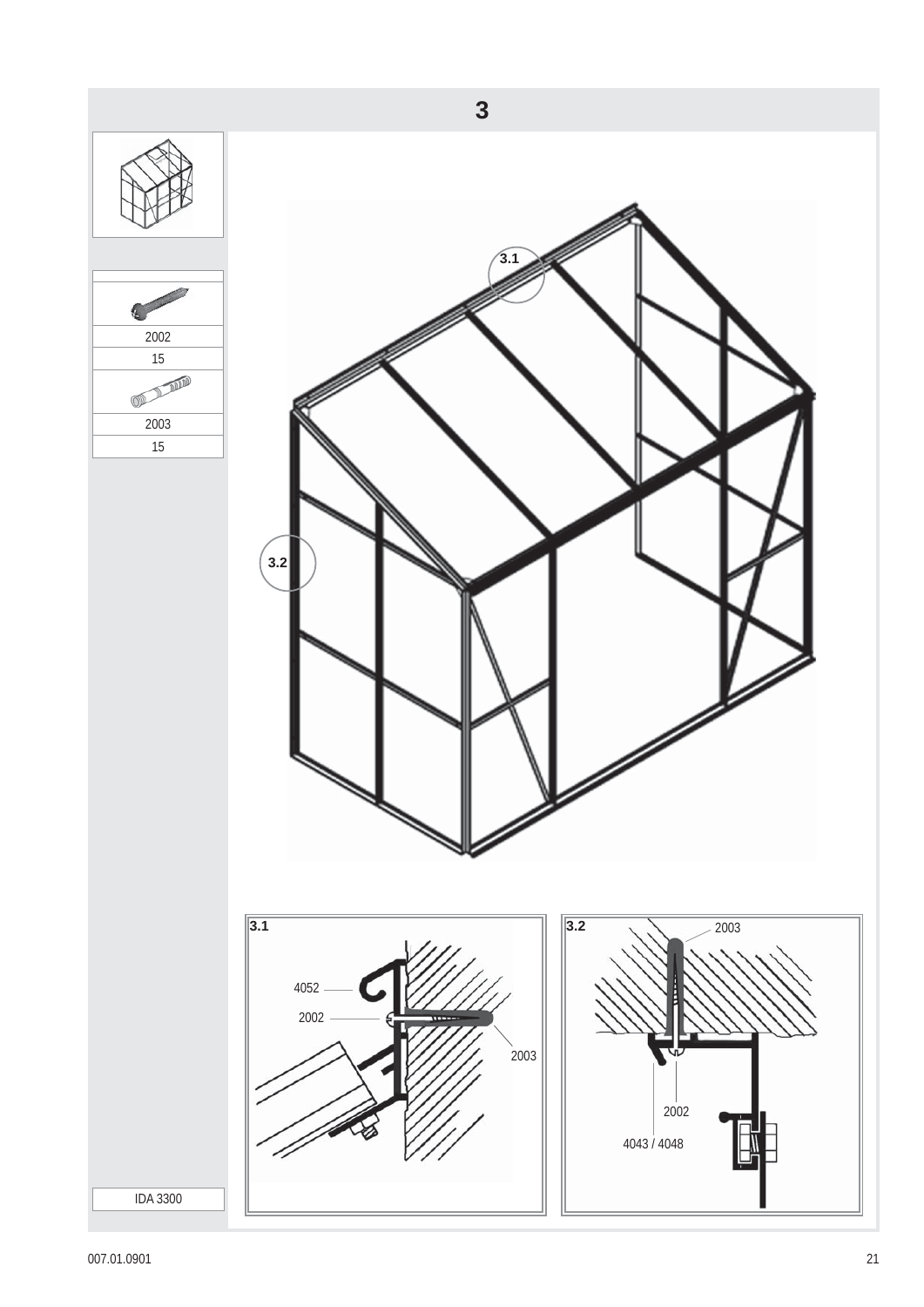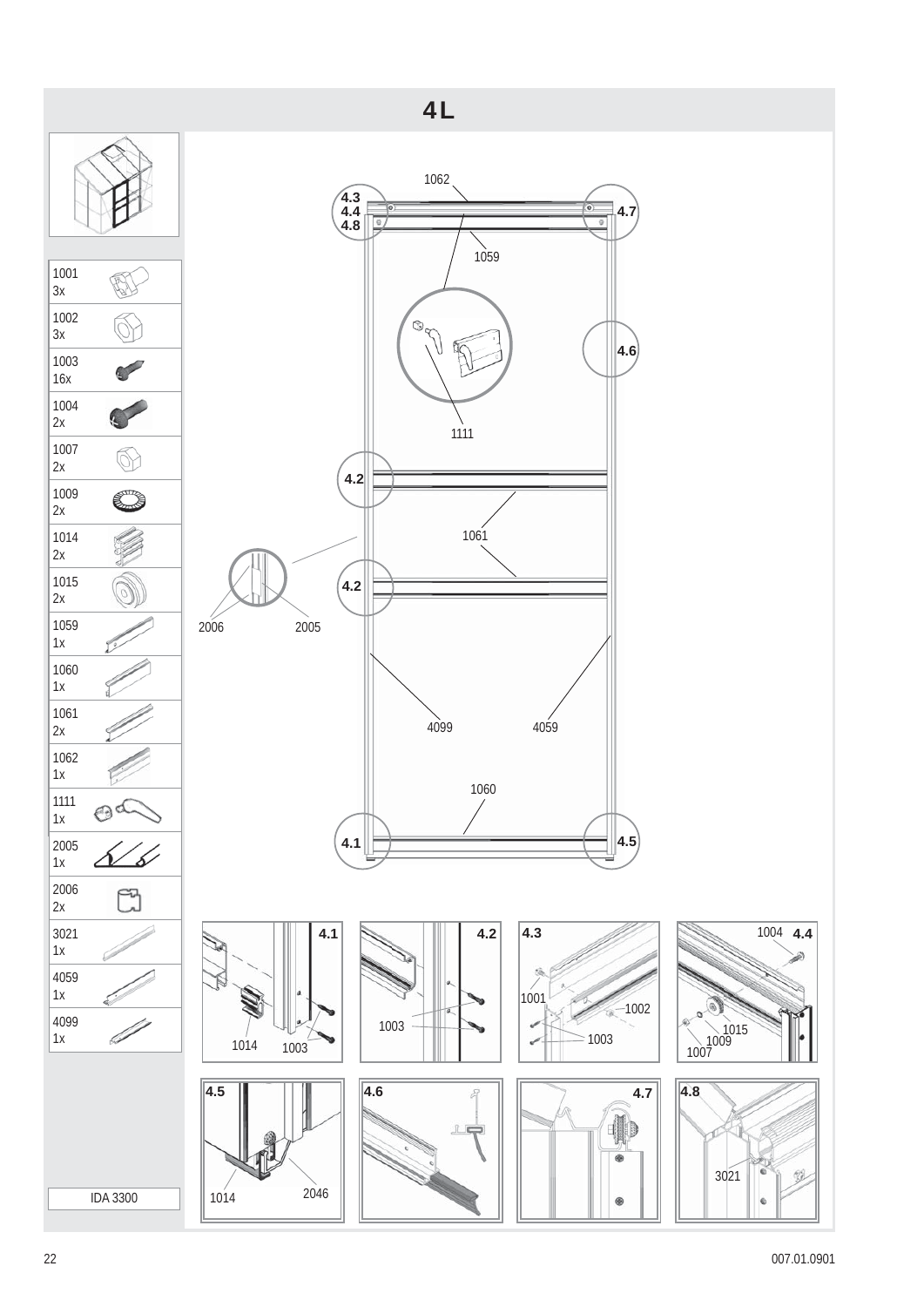

оот 23 ден на 1990 година од 23 ден на 1990 година од 23 ден на 1991 година од 23 ден на 1990 година од 23 ден<br>От 2007 година од 23 ден на 1990 година од 23 ден на 1990 година од 23 ден на 1990 година од 23 ден на 1990 го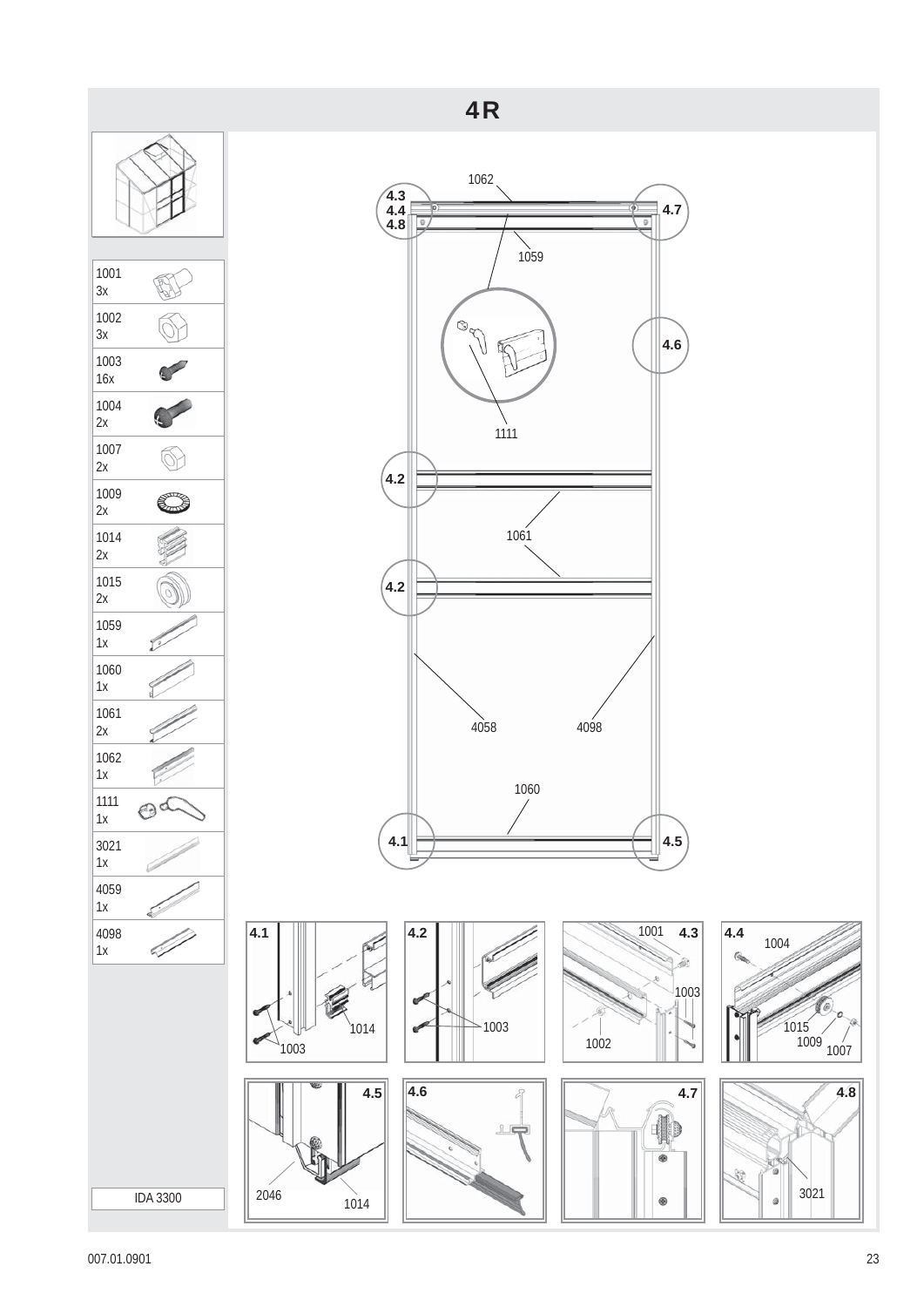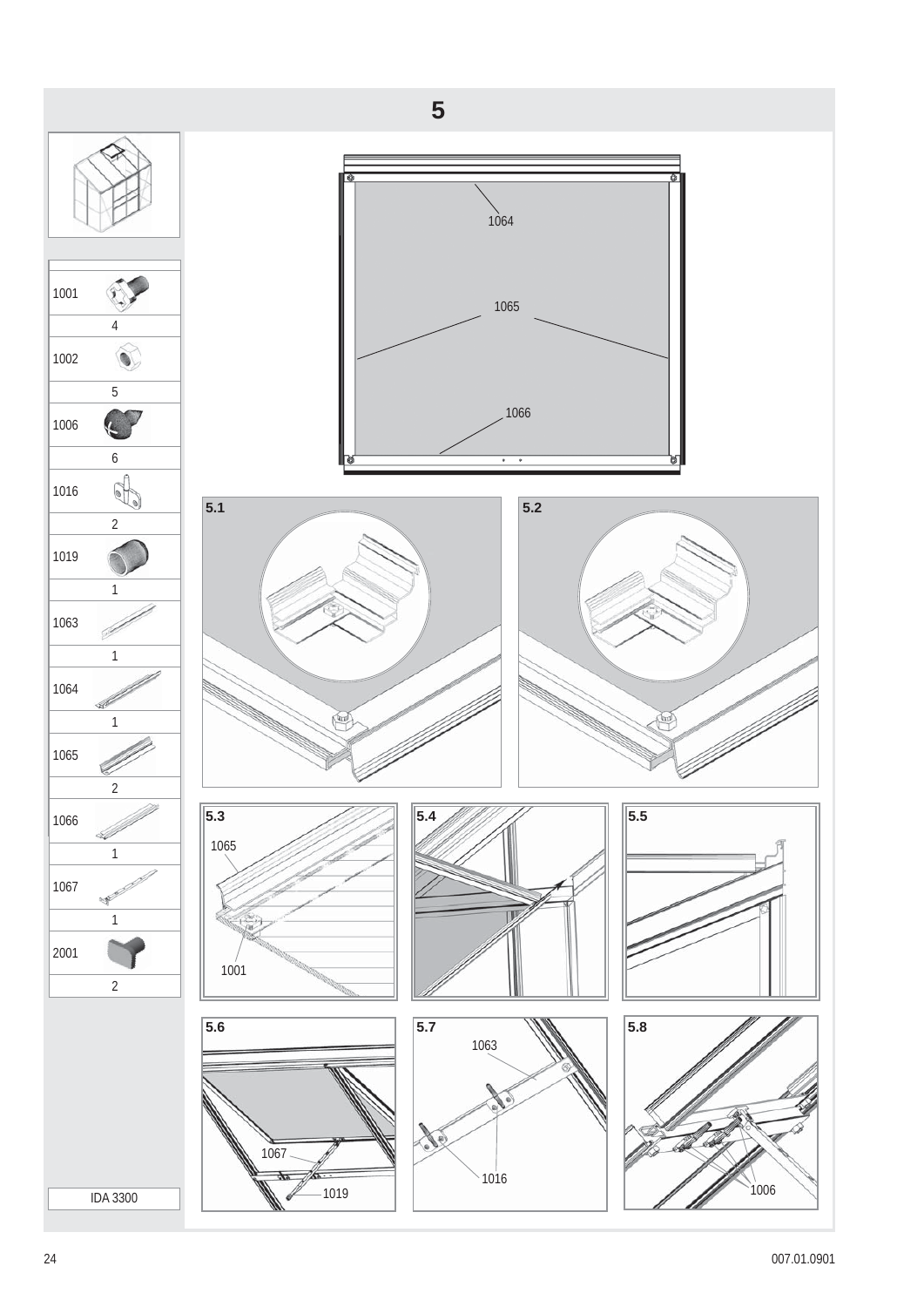





| No.     | mm               | 3300           |  |  |
|---------|------------------|----------------|--|--|
| 3679041 | 610 x 559        | 18             |  |  |
| 3679461 | 610 x 408        | 8              |  |  |
| 3679471 | 610 x 549        | 3              |  |  |
| 3679491 | 600 x 544        |                |  |  |
| 3679011 | $610 \times 610$ | 4              |  |  |
| 3679481 | 610 x 248        | 2              |  |  |
| 3679571 | 610 x 512 x 264  | 2              |  |  |
| 3679581 | 610 x 260 x 12   | $\mathfrak{D}$ |  |  |
|         | 40               |                |  |  |
|         |                  | <b>Total</b>   |  |  |





IDA 3300